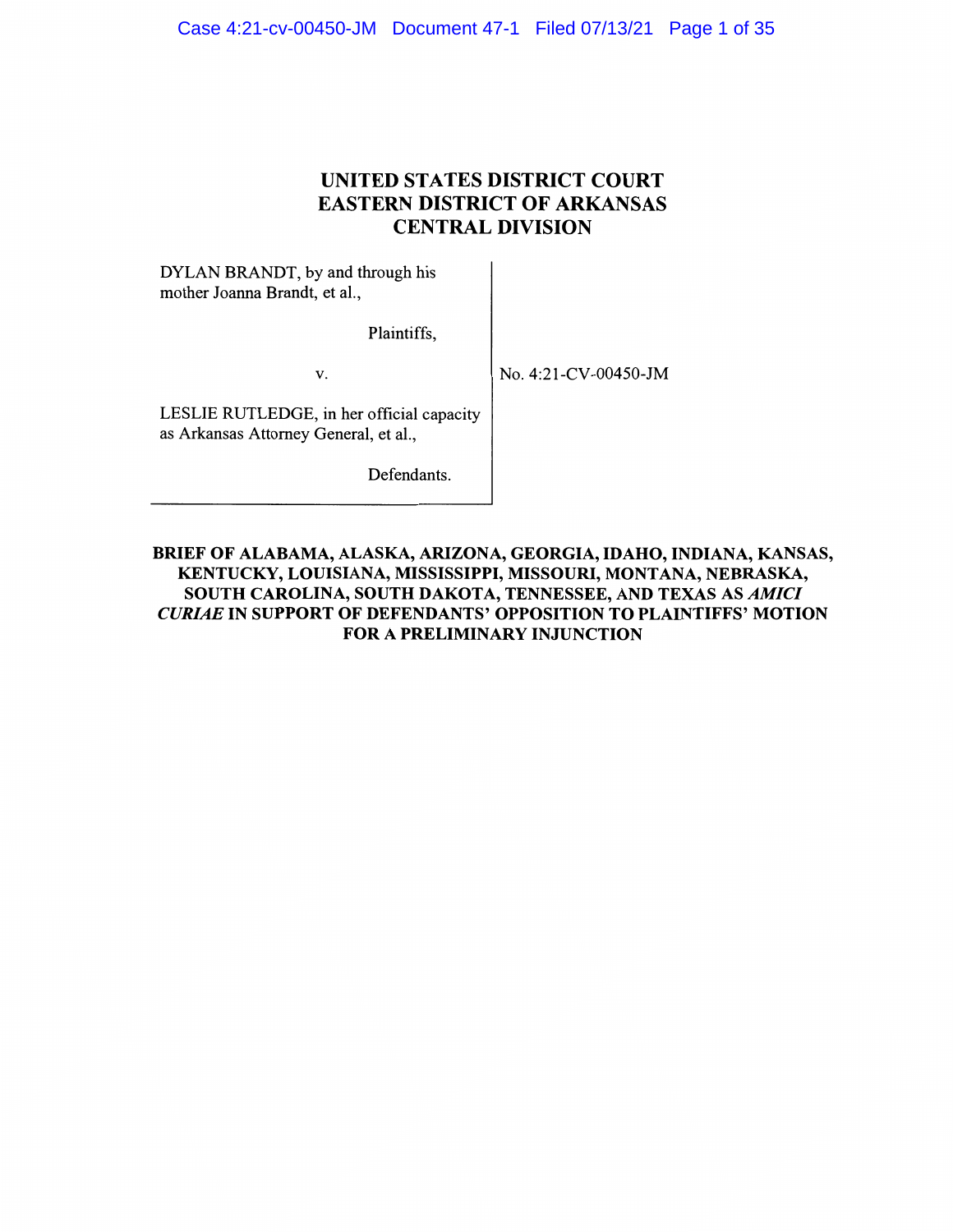# **TABLE OF CONTENTS**

| I. States Have Broad Authority To Regulate In Areas Fraught With Medical And         |
|--------------------------------------------------------------------------------------|
| II. The Experimental Gender Transition Procedures Prohibited By Arkansas Are Fraught |
| A. There is a General Paucity of Evidence Regarding Pediatric Gender                 |
| B. The Evidence That Does Exist Shows That Most Cases of Gender                      |
| C. Plaintiffs' Preferred Experimental Procedures Come With Serious, Lifelong         |
| D. Evidence Does Not Suggest That Suicides Decrease Following                        |
|                                                                                      |
|                                                                                      |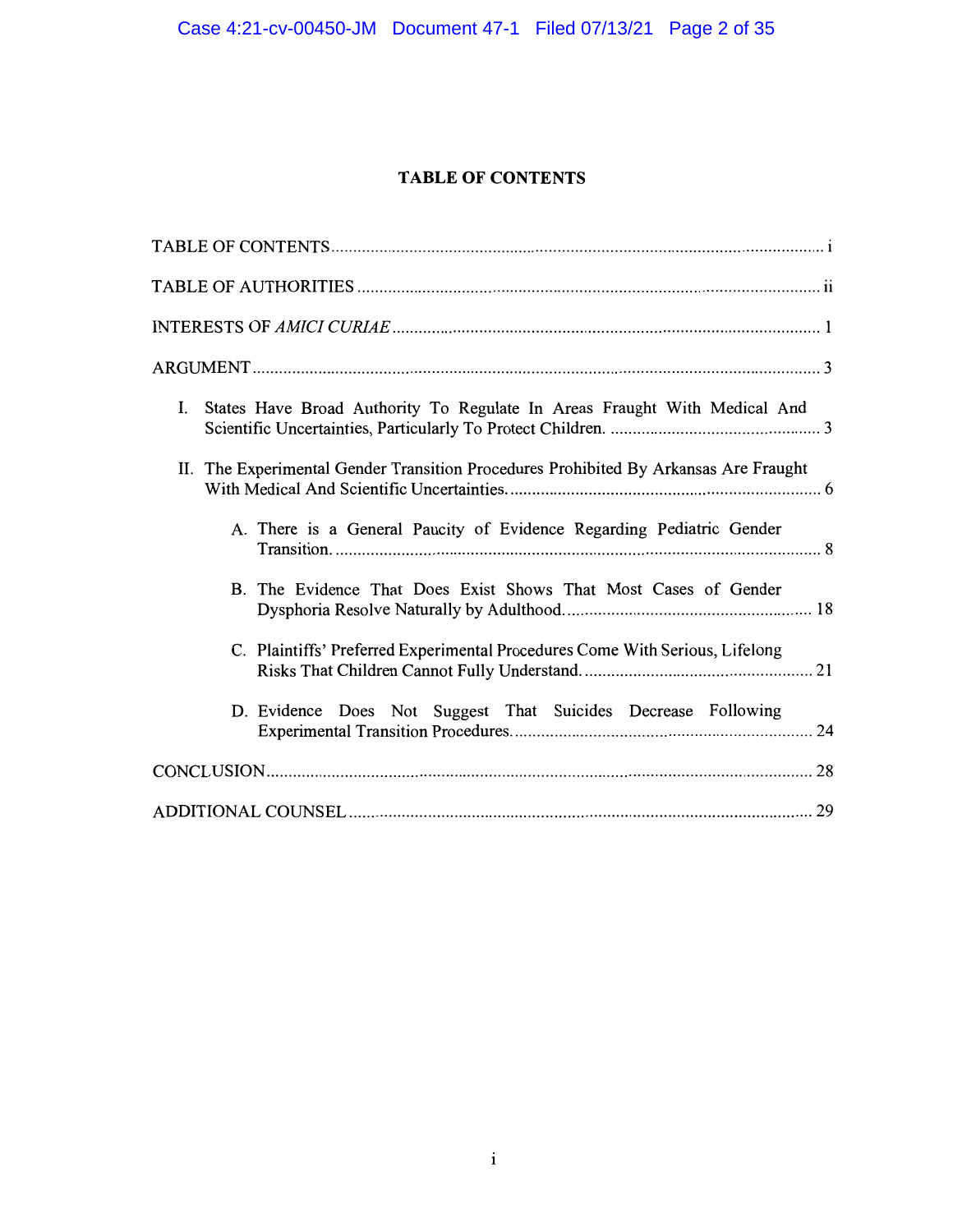# **TABLE OF AUTHORITIES**

# **CASES**

| Abigail All. For Better Access to Development Drugs v. von Eschenbach, |
|------------------------------------------------------------------------|
| Bell v. Tavistock & Portman Nat'l Health Serv. Foundation Trust,       |
| Bellotti v. Baird,                                                     |
| Cameron v. Tomes,                                                      |
| City of Akron v. Akron Ctr. for Reprod. Health, Inc.,                  |
| Gonzales v. Carhart,                                                   |
| Lambert v. Yellowley,                                                  |
| Marshall v. United States,                                             |
| Miller v. Alabama,                                                     |
| Planned Parenthood of Se. Pennsylvania v. Casey,                       |
| Washington v. Glucksberg,                                              |
| Watson v. Maryland,                                                    |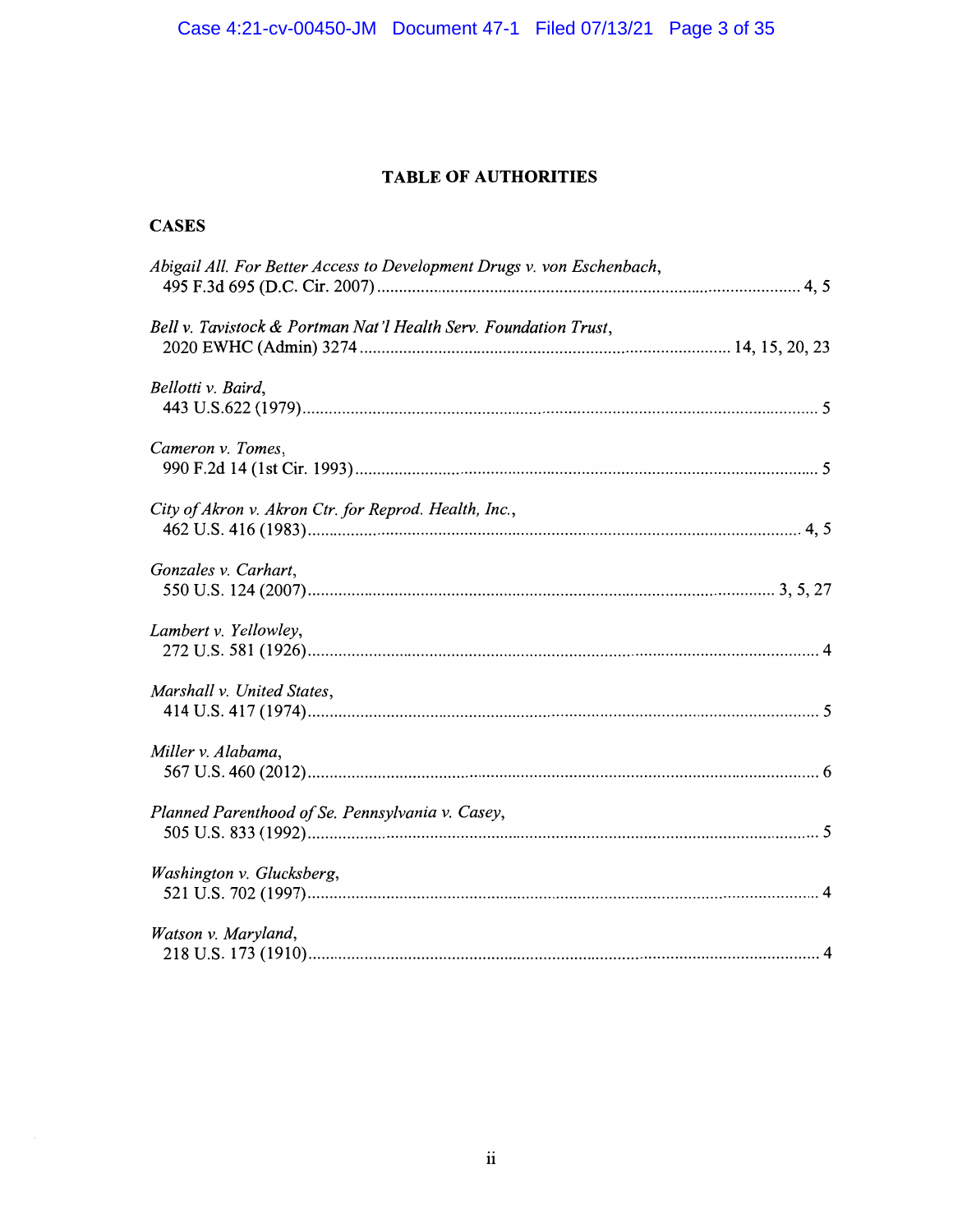# **OTHER AUTHORITY**

| Anes Wold, Gender-Corrective Surgery Promoting Mental Health in Persons With Gender<br>Dysphoria Not Supported by Data Presented in Article, 177 AM. J. PSYCHIATRY                                                                                                                                   |
|------------------------------------------------------------------------------------------------------------------------------------------------------------------------------------------------------------------------------------------------------------------------------------------------------|
| Annelou de Vries et al., Young Adult Psychological Outcome After Puberty Suppression                                                                                                                                                                                                                 |
| Annelou L.C. de Vries, Challenge in Timing Puberty Suppression for Gender-Nonconforming<br>Adolescents, 146 PEDIATRICS, No. 4 (Oct. 2020), available at<br>https://pediatrics.aappublications.org/content/pediatrics/146/4/e2020010611.full.pdf 10                                                   |
| Correction to Bränström & Pachankis, 177 AM. J. PSYCH, No. 8, 734 (2020) 26                                                                                                                                                                                                                          |
| David W. Baker, The Joint Commission's Pain Standards: Origins and Evolution                                                                                                                                                                                                                         |
| Doubts Are Growing About Therapy for Gender-Dysphoric Children, THE ECONOMIST,<br>May 13, 2021, available at https://www.economist.com/science-and-<br>technology/2021/05/13/doubts-are-growing-about-therapy-for-gender-dysphoric-children  7                                                       |
| Elie Vandenbussche, Detransition-Related Needs and Support:<br>A Cross-Sectional Online Survey, JOURNAL OF HOMOSEXUALITY (Apr. 30, 2021),                                                                                                                                                            |
| Gender-Affirming Hormones for Children and Adolescents with Gender Dysphoria,<br>Nat'l Inst. for Health & Care Excellence (released Mar. 11, 2021), available at<br>https://arms.nice.org.uk/resources/hub/1070871/attachment                                                                        |
| Gondotrophin Releasing Hormone Analogues for Children and Adolescents with Gender<br>Dysphoria, Nat'l Inst. for Health & Care Excellence (released Mar. 11, 2021),<br>available at https://arms.nice.org.uk/resources/hub/1070905/attachment                                                         |
| Guideline Regarding Hormonal Treatment of Minors with Gender Dysphoria<br>at Tema Barn - Astrid Lindgren Children's Hospital (ALB), available at<br>https://segm.org/sites/default/files/Karolinska%20Guideline%20K2021-<br>4144%20April%202021%20%28English%2C%20unofficial%20translation%29.pdf 15 |
| Jack L. Turban et al., Pubertal Suppression for Transgender Youth and Risk of<br>Suicidal Ideation, 145 PEDIATRICS 20191725 (Feb. 2020), available at                                                                                                                                                |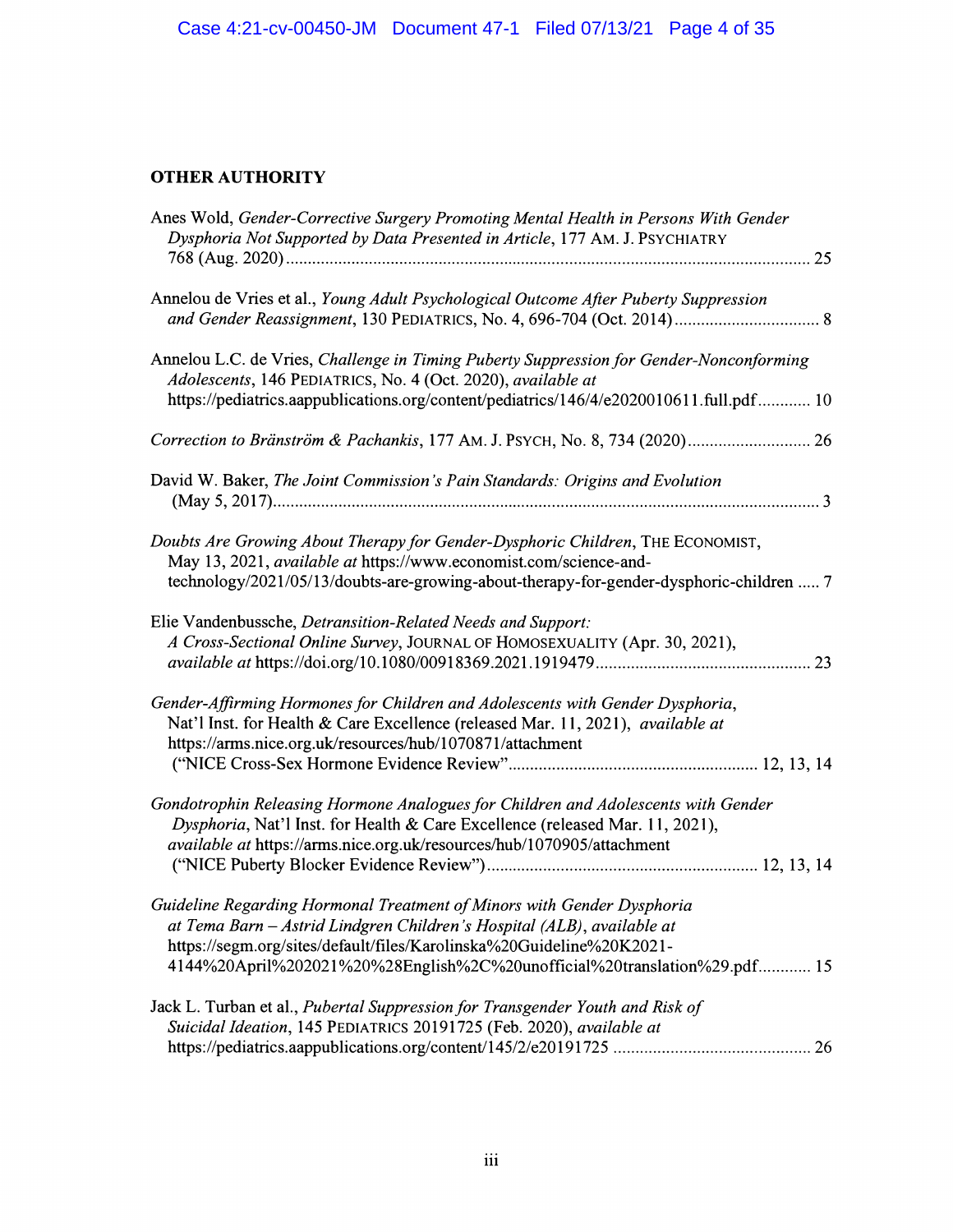| L. Littman, Parent Reports of Adolescents & Young Adults Perceived to Show Signs                                                                                                                                                                                |
|-----------------------------------------------------------------------------------------------------------------------------------------------------------------------------------------------------------------------------------------------------------------|
| Little Is Known About the Effects of Puberty Blockers, THE ECONOMIST (Feb. 18, 2021),<br>available at https://www.economist.com/science-and-technology/2021/02/18/                                                                                              |
| Michael Biggs, Puberty Blockers and Suicidality in Adolescents Suffering from Gender<br>Dysphoria, 49 ARCHIVES OF SEXUAL BEHAVIOR 2227-29 (2020), available at                                                                                                  |
| Palveluvalikoima, Recommendation of the Council for Choices in Health Care in Finland<br>(PALKO / COHERE Finland), available (in English) at https://segm.org/sites/default/<br>files/Finnish Guidelines 2020 Minors Unofficial%20Translation.pdf  16, 22       |
| Richard Bränström and John E. Pachankis, Reduction in Mental Health Treatment Utilization<br>Among Transgender Individuals After Gender-affirming Surgeries:                                                                                                    |
| Richard Bränström and John E. Pachankis, Toward Rigorous Methodologies for Strengthening<br>Causal Inference in the Association Between Gender-Affirming Care and Transgender<br>Individuals' Mental Health: Response to Letters, 177 AM. J. PSYCH. 772         |
| Stewart L. Andelson, Practice Parameter on Gay, Lesbian, or Bisexual Sexual Orientation,<br>Gender Non-Conformity, and Gender Discordance in Children and Adolescents,<br>51 J. AM. ACAD. OF CHILD & ADOLESCENT PSYCHIATRY 957 (2012), available at             |
| Swedish Agency for Health Tech. Assessment and Assessment of Soc'l Servs., Gender<br>Dysphoria in Children and Adolescents: An Inventory of the Literature (Dec. 20, 2019),<br>available at https://www.sbu.se/en/publications/sbu-bereder/gender-dysphoria-in- |
| Tamara Syrek Jensen, et al., Decision Memo for Gender Dysphoria and Gender Reassignment<br>Surgery (CAG-00446N) (Aug. 30, 2016), available at https://www.cms.gov/medicare-                                                                                     |
| U.S. Health & Human Servs., What is the U.S. Opioid Epidemic?,                                                                                                                                                                                                  |
| World Professional Ass'n for Transgender Health, Standards of Care for the Health of<br>Transsexual, Transgender, and Gender-Conforming People (7th Version) (2012)<br>available at https://www.wpath.org/publications/soc                                      |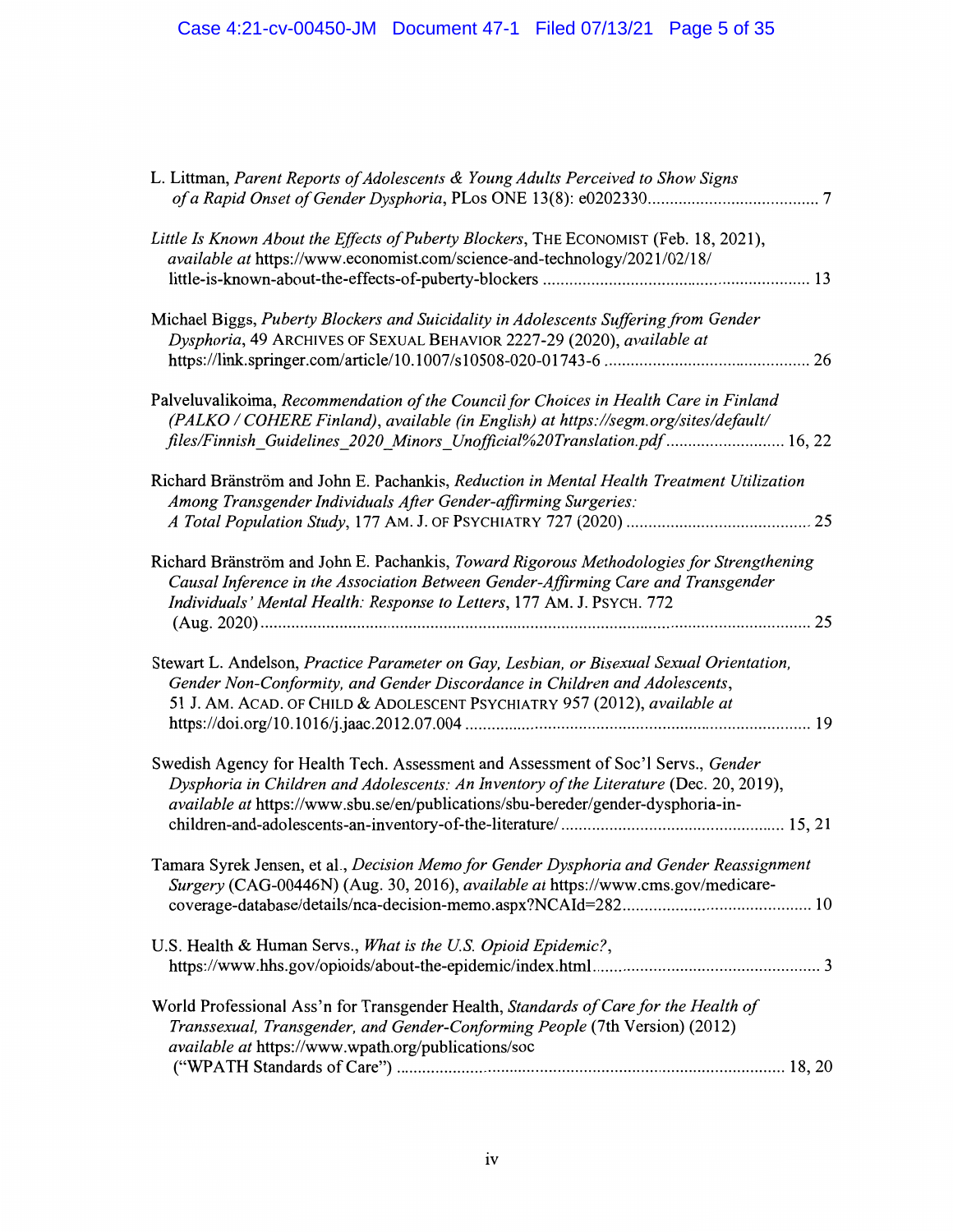# Case 4:21-cv-00450-JM Document 47-1 Filed 07/13/21 Page 6 of 35

| Wylie C. Hembree et al., <i>Endocrine Treatment of Gender-Dysphoric/Gender-Incongruent</i><br>Persons: An Endocrine Society Clinical Practice Guidelines, 102 J. Clinical<br>Endocrinology & Metabolism 3869 (Nov. 2017)                  |  |
|-------------------------------------------------------------------------------------------------------------------------------------------------------------------------------------------------------------------------------------------|--|
|                                                                                                                                                                                                                                           |  |
| Yolanda L.S. Smith et al., Adolescents With Gender Identity Disorder Who Were Accepted<br>or Rejected for Sex Reassignment Surgery: A Prospective Follow-Up,<br>40 J. AM. ACAD. OF CHILD & ADOLESCENT PSYCHIATRY 472 (2001), available at |  |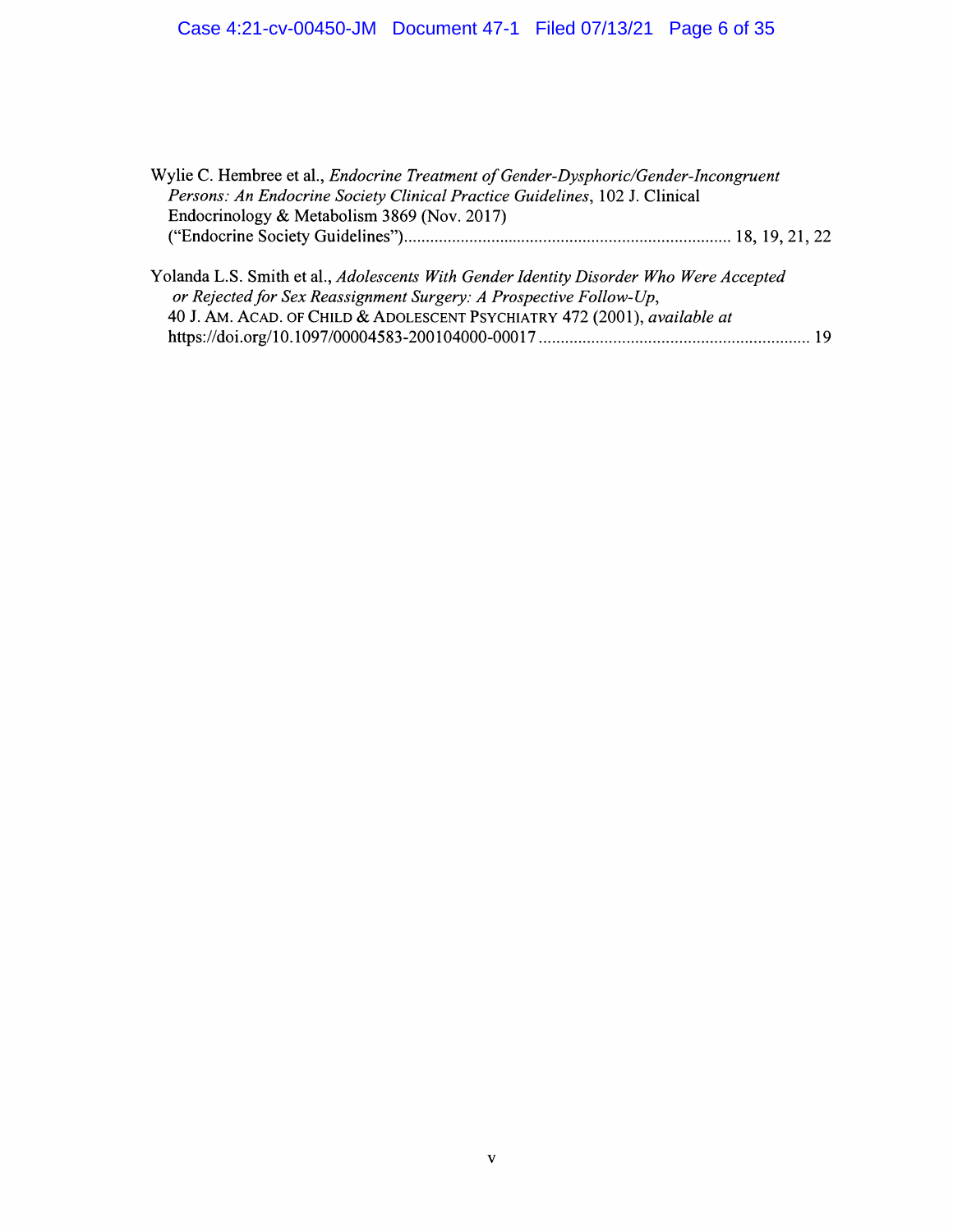#### **INTERESTS OF** *AMICI CURIAE*

Amici curiae are the States of Alabama, Alaska, Arizona, Georgia, Idaho, Indiana, Kansas, Kentucky, Louisiana, Mississippi, Missouri, Montana, Nebraska, South Carolina, South Dakota, Tennessee, and Texas. Like Arkansas, amici are concerned about the surge in recent years of children suffering from gender dysphoria and other forms of gender-related psychological distress. And like Arkansas—and like Plaintiffs—amici are concerned because these vulnerable children are suffering greatly and need help.

The question is how to help them. According to Plaintiffs and their amici, the answer is simple and the science settled: provide children puberty blockers, then cross-sex hormones, then surgical interventions such as "chest reconstruction surgery" (a double mastectomy to "masculinize"-their word-a girl's chest). *See* Br. of Am. Acad. of Pediatrics, Doc. 30 at 19 n.44 ("AAP  $Br.'']$ <sup>1</sup>. Anything less, they threaten, "can result in debilitating anxiety and depression, self-harm, and suicide." *Id.* at 10.

The problem with this course of treatment is the evidence doesn't support it. That may be an odd thing for a group of States to say in response to a group of medical professionals, but it's true. Spend just a little time with the scientific literature in this field and a few things become abundantly clear: the science in this area is largely unsettled; nearly everyone agrees that far more research is needed; and the currently popular approach to care in the United States is not supported by well-researched, evidence-based studies. What is known, however, is that most cases of gender dysphoria in children resolve naturally with time, and it's impossible to know ahead of time whose dysphoria will persist into adulthood and whose won't. Yet the evidence also shows that nearly all children whose gender dysphoria is treated with puberty blockers to "buy time" will proceed to

<sup>&</sup>lt;sup>1</sup> References to briefs are to the ECF-stamped page number.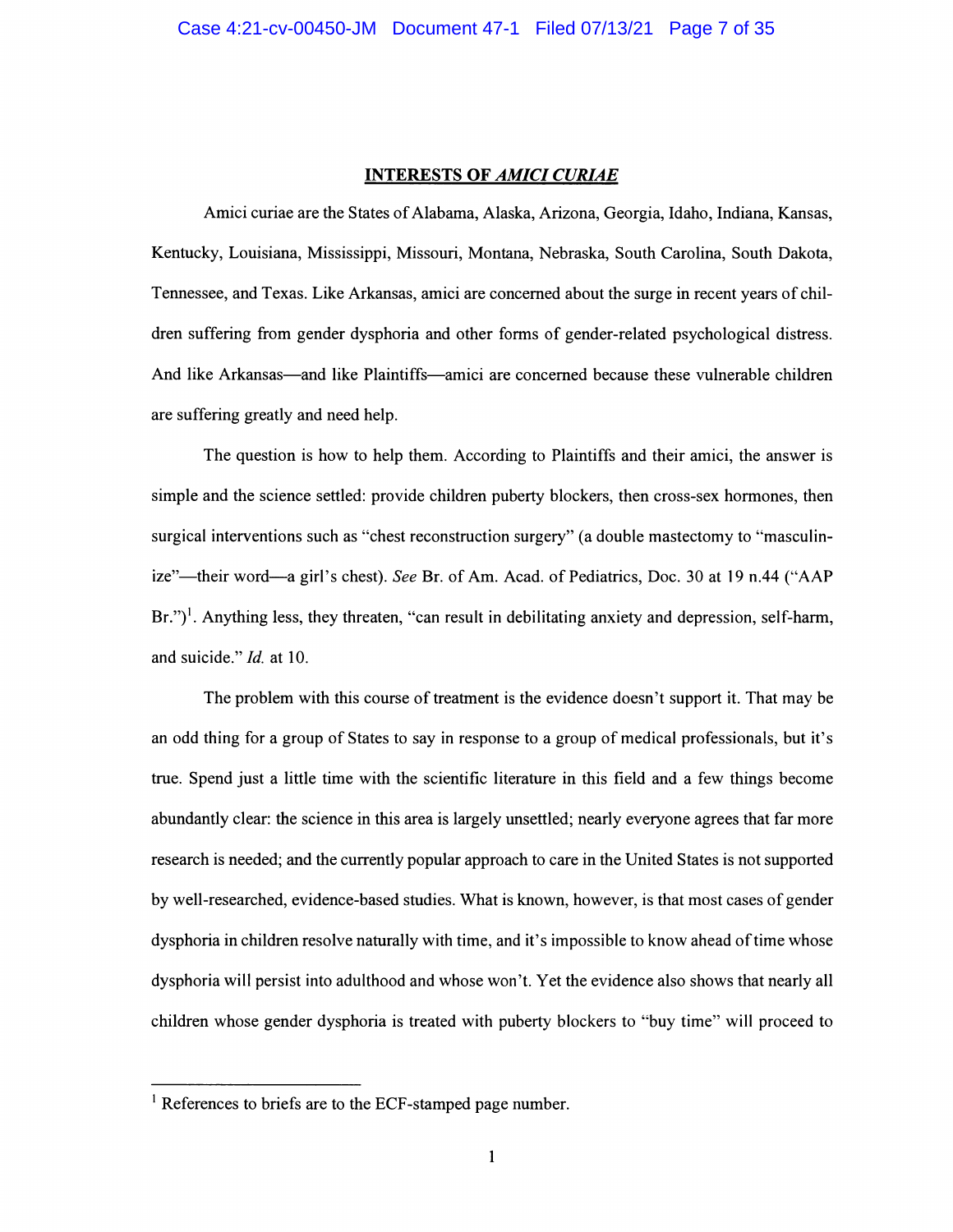take cross-sex hormones and seek other medical interventions with irreversible, lifelong consequences--complications such as infertility, loss of sexual function, increased risk of heart attacks and strokes, bone-density problems, risk of altered brain development, social risks from delayed puberty, and mental health concerns. Sadly, but for the "gender-affirming" "care" they received, AAP Br., Doc. 30 at 10, most of these children would neither suffer from gender dysphoria nor from lifelong medical harm as adults.

And for what? What are the outcomes for children who undergo Plaintiffs' preferred treatment? Or for the rising tide of adolescent girls who seem to have a new form of sudden-onset gender-related distress? Incredibly, no one really knows. The evidence is distressingly thin. In fact, the lack of evidence in this field is why the Centers for Medicare & Medicaid Services rejected a nationwide coverage mandate for adult gender transition surgeries during the Obama Administration. It is also why hospitals in the United Kingdom, Finland, and Sweden have recently altered their protocols to reduce or eliminate the use of hormone and surgical treatments for minors seeking gender transition. What evidence does exist, though, does not show that long-term mental health outcomes are much improved or rates of suicide much reduced by hormonal or surgical intervention. Yet children are promised relief and asked to "consent" to life-altering, irreversible treatment-and to do so when they are in pain, when they cannot weigh long-term risks the way adults do, when they are not even old enough to vote.

So it is no wonder that States have been forced to step in to protect kids from experimental treatments. The medical establishment has abandoned the field to the political zeitgeist, which labels dissenting opinions as "animus" (or worse) and closes its ears to the tragic and growing chorus of detransitioners who feel betrayed by the adults who should have been caring for them.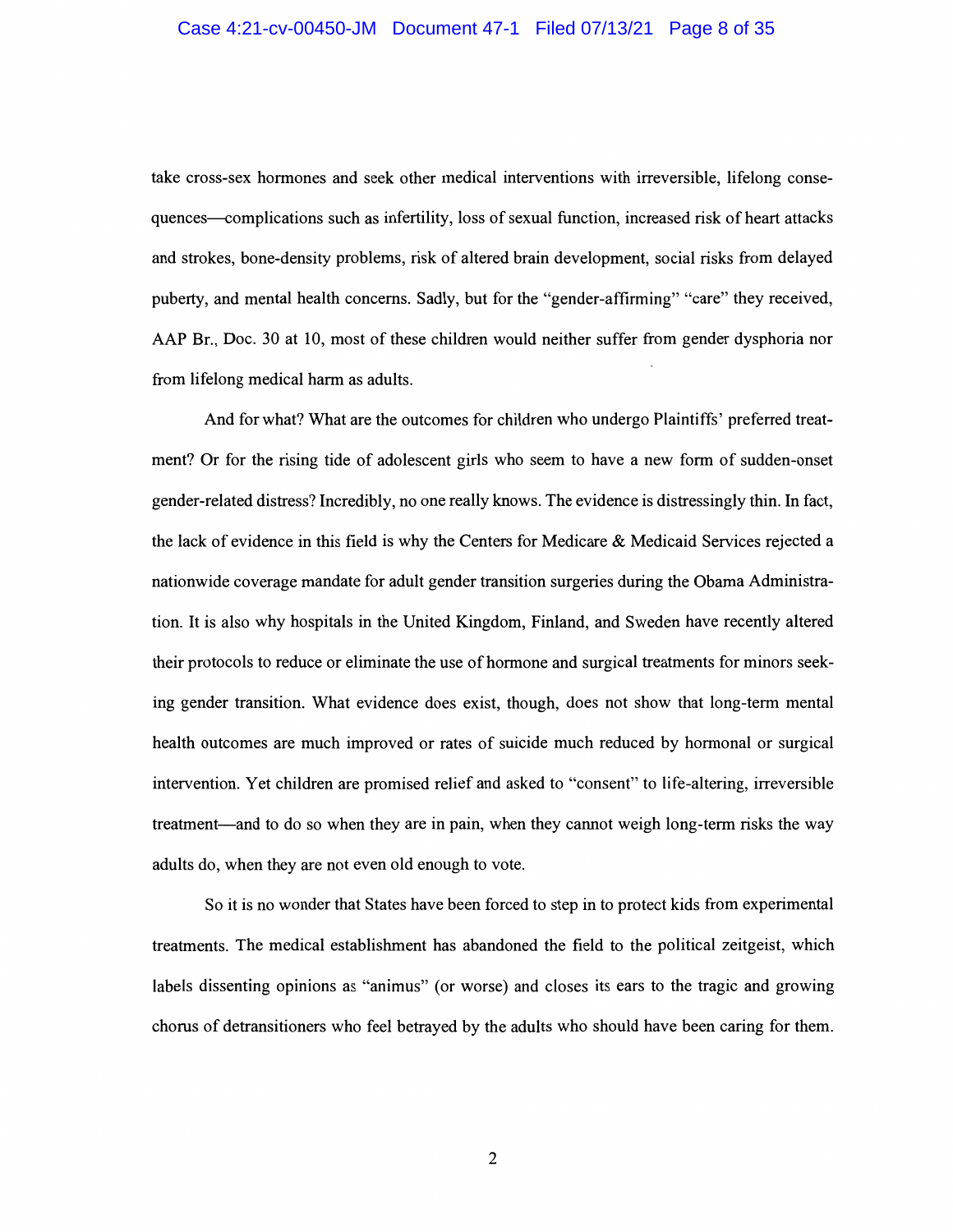State legislatures have historically played this role, regulating in the face of medical uncertainty. The amici States offer this brief in support of Arkansas's right to do so here.

## **ARGUMENT**

# I. **States Have Broad Authority To Regulate In Areas Fraught With Medical And Scientific Uncertainties, Particularly To Protect Children.**

State and federal governments have ''wide discretion to pass legislation in areas where there is medical and scientific uncertainty." *Gonzales v. Carhart, 550* U.S. 124, 163 (2007). Thus, States routinely regulate the medical profession, and routinely update their regulations as new trends arise and new evidence becomes available. Not too long ago, for instance, States responded to an epidemic caused largely by pharmaceutical companies and medical professionals. Dismissing as "opiodphobic" any concern that "raising pain treatment to a 'patients' rights' issue could lead to overreliance on opioids," these experts created new pain standards and assured doctors that prescribing more opioids was largely risk free. *See* David W. Baker, *The Joint Commission's Pain Standards: Origins and Evolution* 4 (May *5,* 2017) (footnotes omitted), *available at*  https://perma.cc/RZ42-YNRC. "[N]o large national studies were [then] conducted to examine whether the standards improved pain assessment or control." *Id.* As we know now, the results were—are—nothing short of tragic.<sup>2</sup> In response, many States enacted laws restricting the prescribing or dispensing of opioids in some manner. $3$ 

<sup>2</sup>*See generally* U.S. Health & Human Servs., *What is the U.S. Opioid Epidemic?,*  https://www.hhs.gov/opioids/about-the-epidemic/index.html.

<sup>3</sup> *See, e.g.,* Alaska Stat. Ann.§ 08.64.363; Ariz. Rev. Stat. Ann.§ 32-3248; Colo. Rev. Stat. Ann. § 12-30-109; Conn. Gen. Stat. Ann. § 20-140; Haw. Rev. Stat. Ann. § 329-38; Ind. Code Ann. § 25-1-9.7-2; La. Stat. Ann. § 40:978; Mass. Gen. Laws Ann. ch. 94C, § 19D; Me. Rev. Stat. tit. 32, § 18308; Mo. Ann. Stat. § 195.080; N.C. Gen. Stat. Ann.§ 90-106; N.J. Stat. Ann. § 45:1- 46.1; Okla. Stat. Ann. tit. 63, § 2-3091; 35 Pa. Stat. Ann.§ 873.3; S.C. Code Ann. § 44-53-360; Utah Code Ann.§ 58-37-6; W. Va. Code Ann.§ 16-54-4.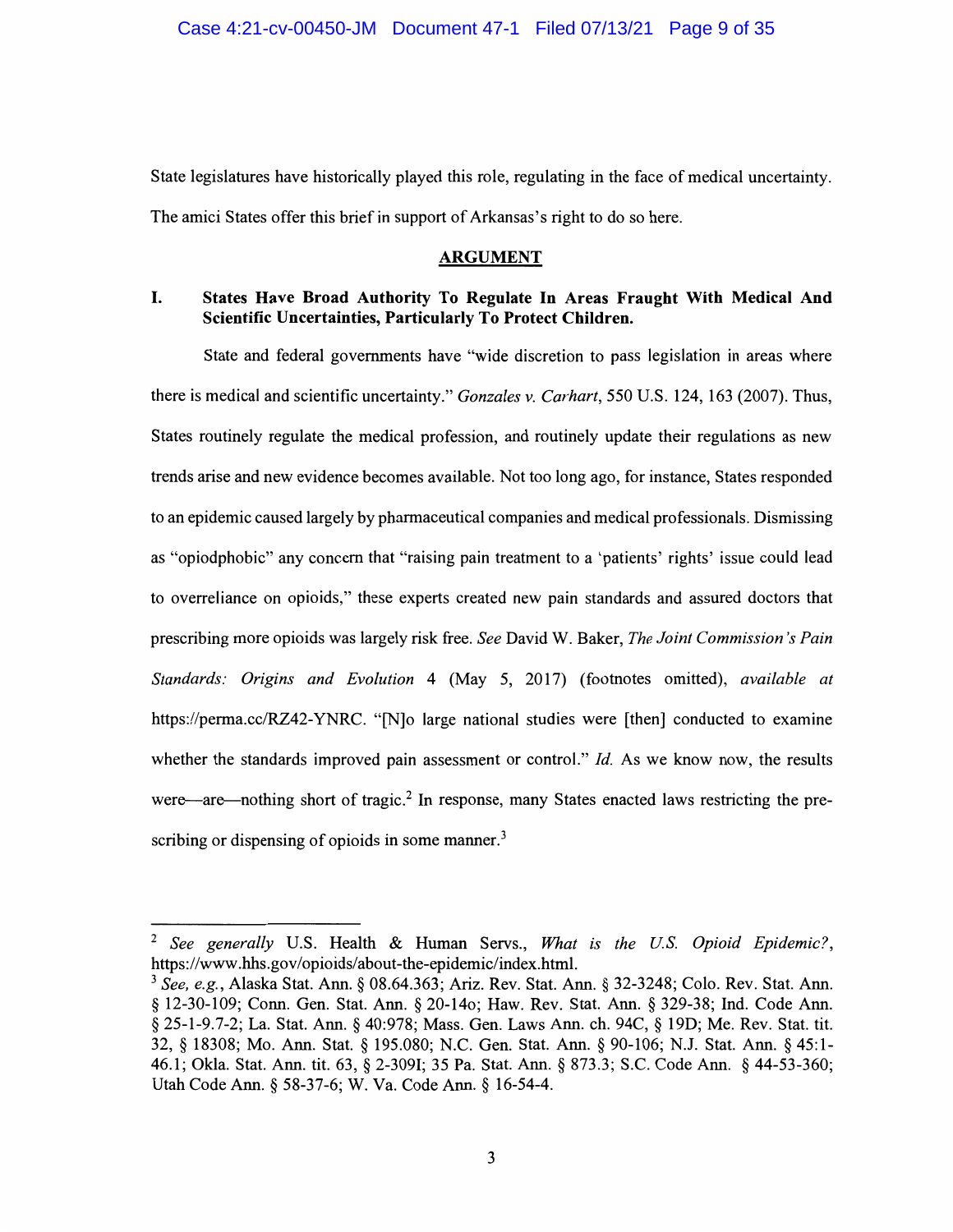They could do so because, as the Supreme Court has explained, ''the State has a significant role to play in regulating the medical profession." *Gonzalez,* 550 U.S. at 157; *see Washington v. Glucksberg,* 521 U.S. 702, 731 (1997) (The government "has an interest in protecting the integrity and ethics of the medical profession."); *Lambert v. Yellowley,* 272 U.S. 581,596 (1926) ("[T]here is no right to practice medicine which is not subordinate to the police power of the states."); *Watson v. Maryland,* 218 U.S. 173, 176 (1910) ("There is perhaps no profession more properly open to such regulation than that which embraces the practitioners of medicine."); *Abigail All. For Better Access to Development Drugs v. von Eschenbach,* 495 F .3d 695, 703-05 (D.C. Cir. 2007) ( en bane) ( examining history of medical and drug regulation in the United States, which began when "the Colony of Virginia's legislature passed an act in 1736 that addressed the dispensing of more drugs than was 'necessary or useful' because that practice had become 'dangerous and intolerable"' (citations omitted)).

The legislature's role is particularly important if the science is unsettled or varying factions disagree about the best course of treatment. "In fact, it is precisely where such disagreement exists that legislatures have been afforded the widest latitude in drafting such statutes." *Kansas v. Hendricks,* 521 U.S. 346,360 n.3 (1997). As the en bane D.C. Circuit explained in rejecting a challenge by terminally ill patients to the FDA's policy of limiting access to investigational drugs, "[o]ur Nation's history and traditions have consistently demonstrated that the democratic branches are better suited to decide the proper balance between the uncertain risks and benefits of medical technology, and are entitled to deference in doing so." *Abigail All.,* 495 F.3d at 713. As a result, the court said, the plaintiffs' "arguments about morality, quality of life, and acceptable levels of medical risks are certainly ones that can be aired in the democratic branches," but it is those branches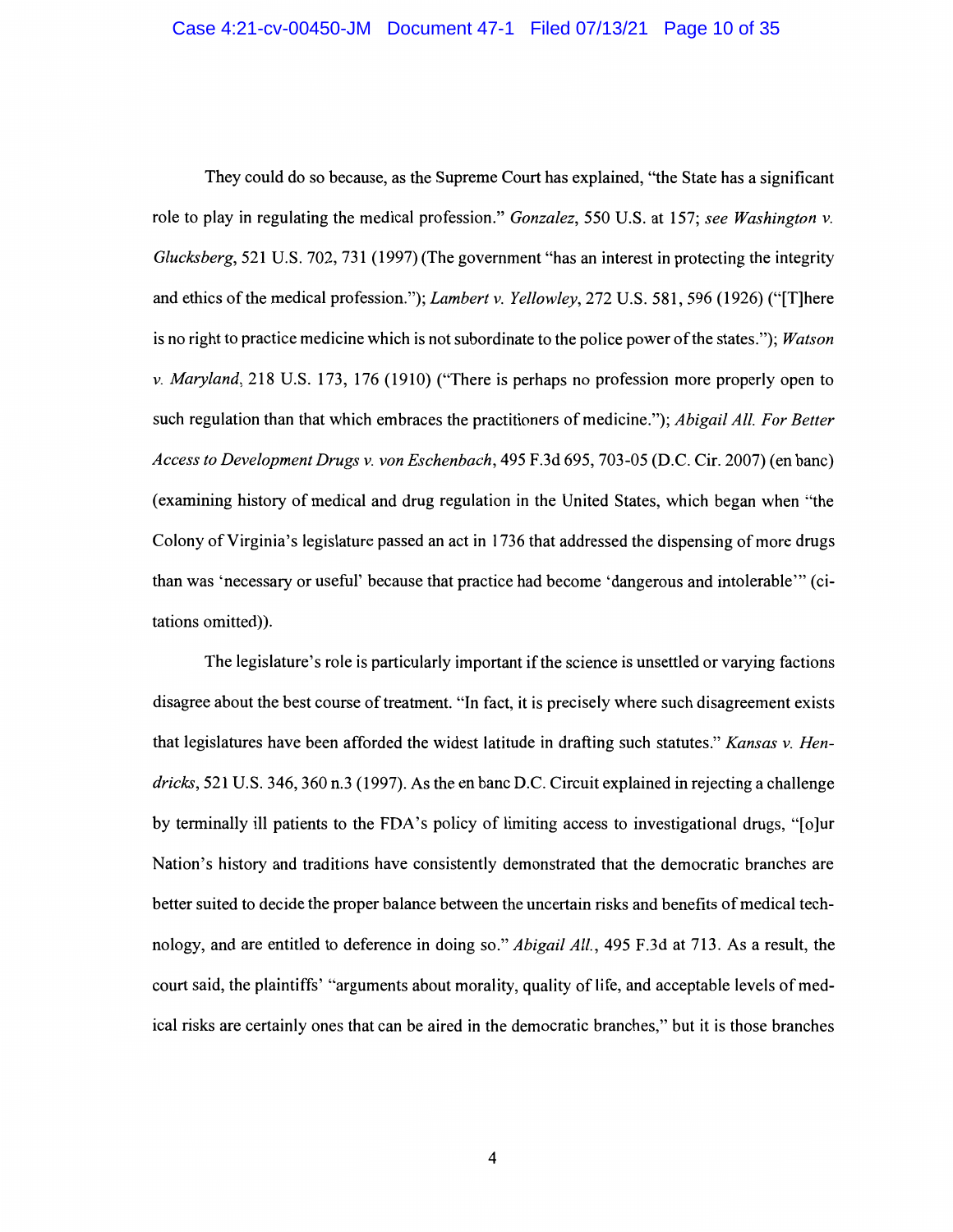that ultimately must decide the issue "without injecting the courts into unknown questions of science and medicine." *Id.; see also Cameron v. Tomes,* 990 F.2d 14, 20 (1st Cir. 1993) ("Nothing in the Constitution mechanically gives controlling weight to one set of professional judgments."). The Supreme Court has expressed similar sentiments. *See Gonzales,* 550 U.S. at 163 (collecting cases for the proposition that "state and federal legislatures [ are given] wide discretion to pass legislation in areas where there is medical and scientific uncertainty"); *id.* at 164 ("Medical uncertainty does not foreclose the exercise of legislative power in the abortion context any more than it does in other contexts."); *Marshall v. United States,* 414 U.S. 417, 427 (1974) ("When Congress undertakes to act in areas fraught with medical and scientific uncertainties, legislative options must be especially broad."); *cf City of Akron v. Akron Ctr.for Reprod. Health, Inc.,* 462 U.S. 416, 456- 56 & n.4 (1983) (O'Connor, J., dissenting) (noting that "[i]rrespective of the difficulty of the task, legislatures, with their superior fact-finding capabilities, are certainly better able to make the necessary [scientific and policy] judgments than are Courts"), *overruled by Planned Parenthood of Se. Pennsylvania v. Casey,* 505 U.S. 833 (1992).

The State's power is likely at its zenith when it comes to protecting children. In the Supreme Court's words, that is due to "the peculiar vulnerability of children." *Bellotti v. Baird,* 443 U.S. 622, 634 (1979); *see also Ginsberg v. New York,* 390 U.S. 629, 640 (1968) ("The State also has an independent interest in the well-being of its youth."). And as especially relevant here, the Court has explained that children's "inability to make critical decisions in an informed, mature manner" makes legislation to protect them particularly appropriate. *Bellotti,* 443 U.S. at 634.

Many of Plaintiffs' amici once echoed this truth, noting in another context that minors are "less capable of mature judgment than adults" and "more vulnerable to negative external influ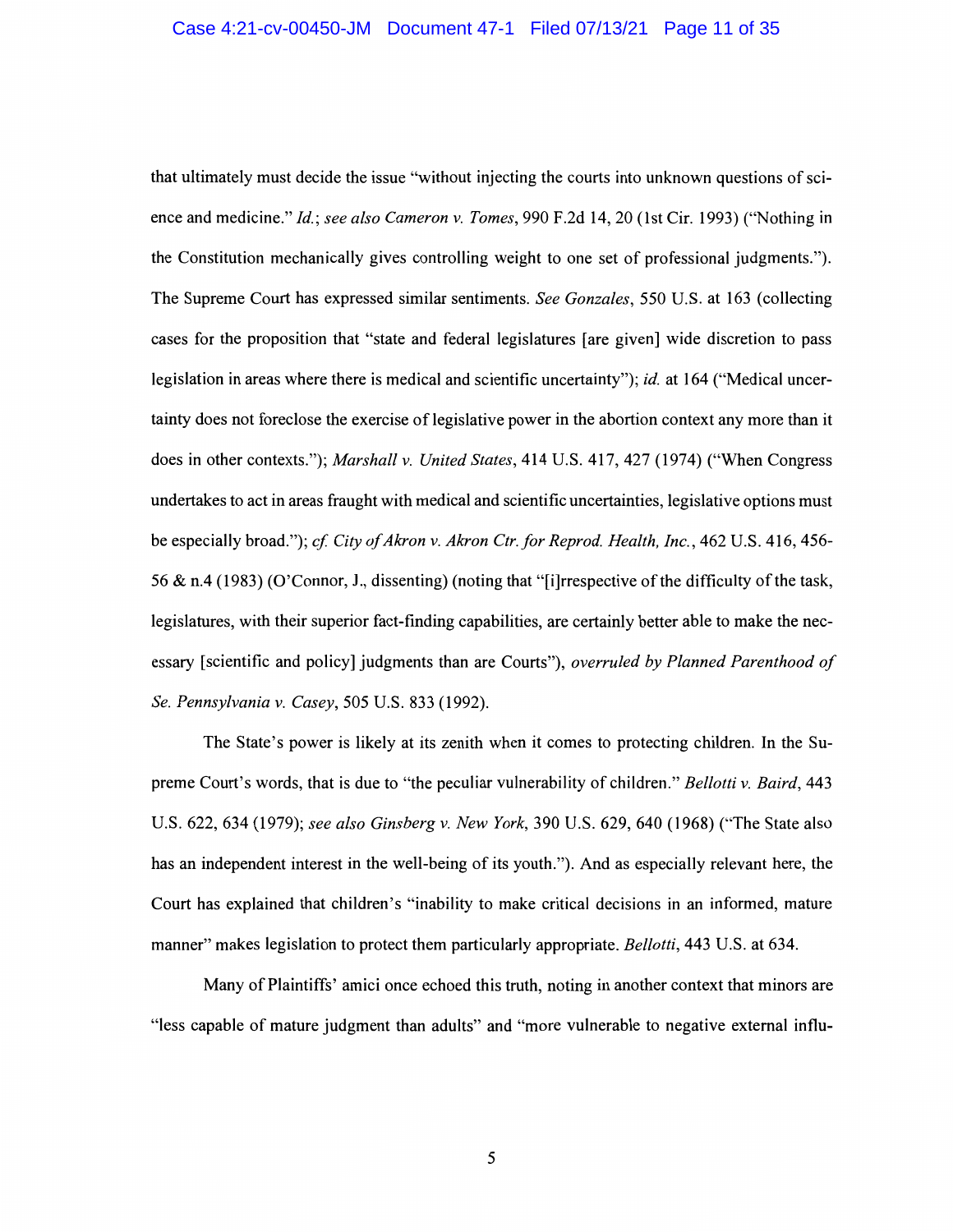ences." *See, e.g.,* Br. of Am. Psych. Ass'n, Am. Psychiatric Ass'n, and Nat'l Ass'n of Social Workers at 7, 15, *Miller v. Alabama,* 567 U.S. 460 (2012) (No. 10-9646) ("APA Brief'); Br. of Am. Med. Ass'n and Am. Acad. of Child and Adol. Psychiatry at 2-4, 5-7, 36-37, *Miller v. Alabama,*  567 U.S. 460 (2012) (No. 10-9646) ("AMA Brief'). "Sound judgment requires both cognitive and psychosocial skills," these amici explained, APA Br. at 14, but minors tend to lack these skills because "the brain continues to develop throughout adolescence and young adulthood in precisely the areas and systems that are regarded as most involved in impulse control, planning, and self regulation," *id.* at 10 (citations omitted). As a result, adolescents generally "use a risk-reward calculus that places relatively less weight on risk, in relation to reward, than that used by adults." *Id.*  at 10 (citation omitted). They also "overvalue short-term benefits and rewards, and are less capable of controlling their impulses[,] making them susceptible to acting in a reflexive rather than a planned voluntary manner." AMA Br. at 2-3. And, of course, "adolescents have less Ii fe experience on which to draw, making it less likely that they will fully apprehend the potential negative consequences of their actions," particularly since they "are less capable than adults to envision and plan for the future, a capacity still developing during adolescence." APA Br. at 12 (citations omitted). "In short," these amici concluded, "the average adolescent cannot be expected to act with the same control or foresight as a mature adult." AMA Br. at 2-3,

As explained next, given these unique vulnerabilities of children, their inability to properly weigh long-term risk, and the lack of evidence supporting Plaintiffs' transition procedures, Arkansas was well within its right to prohibit such experimentation on children.

# II. **The Experimental Gender Transition Procedures Prohibited By Arkansas Are Fraught With Medical And Scientific Uncertainties.**

Despite the picture painted by Plaintiffs and their amici, "gender-affirming" "care"meaning the puberty blockers, cross-sex hormones, and surgical interventions for children that the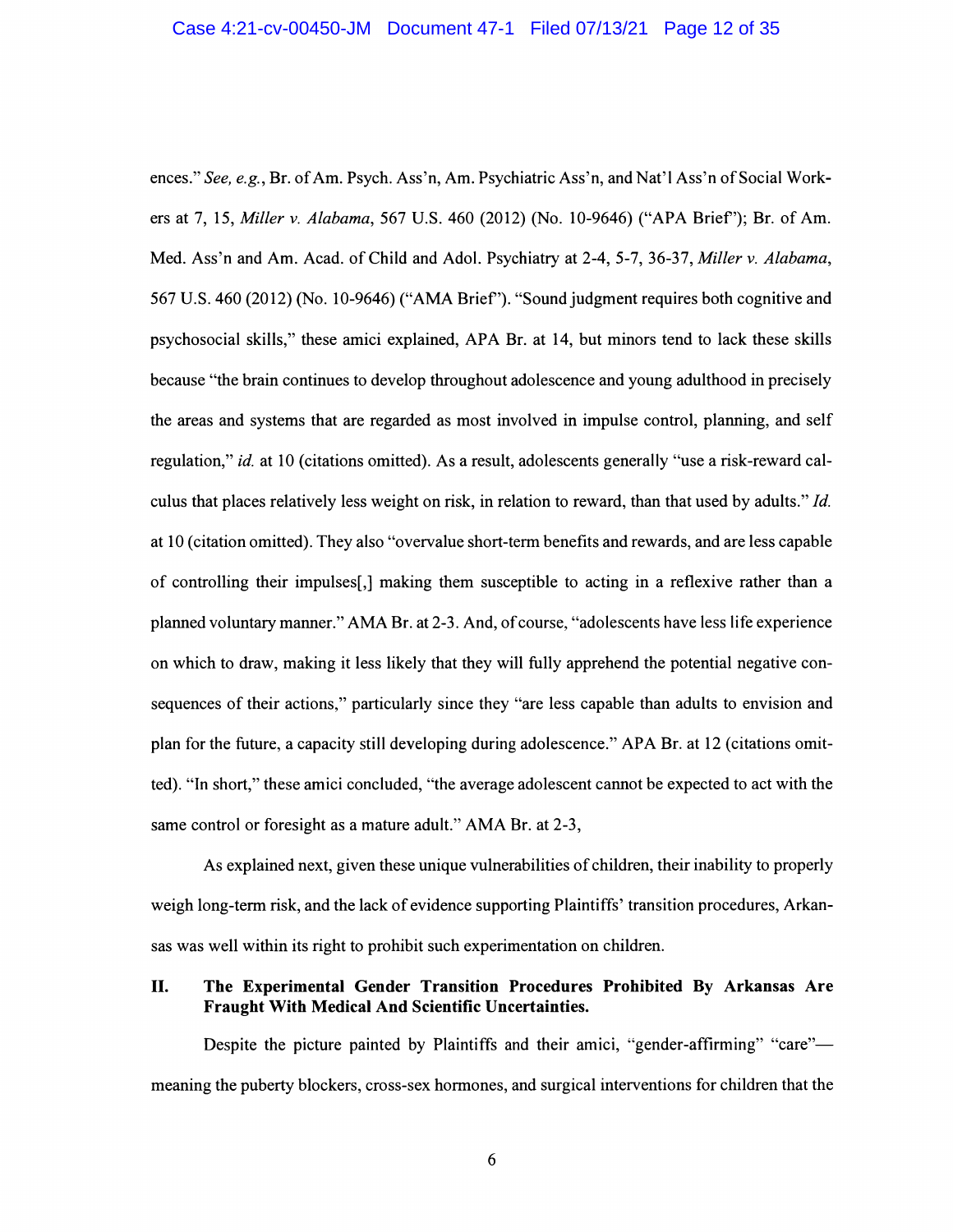# Case 4:21-cv-00450-JM Document 47-1 Filed 07/13/21 Page 13 of 35

Arkansas legislature prohibited--does not stand on a robust mountain of evidence-based research. And despite their accusation that Arkansas relies on "outdated and now discredited theories," *see* AAP Br., Doc. 30 at 11, it is Plaintiffs and their amici who ignore the most recent research and developments. For not only are record numbers of minors now presenting with gender-related distress, but the patient profile has changed radically in recent years as more teenage girls are suffering from sudden-onset dysphoria that is not typical of the genre.<sup>4</sup> Evidence regarding treatment has not kept up—and, at least for affirmation therapy, was never very good to begin with. As a result, while American organizations have been caught in the political winds, many international experts are urging caution. Here, for instance, is how *The Economist* recently situated Arkansas's law within the global conversation:

Last June, ... Finland revised its guidelines to prefer psychological treatment to drugs. In September Britain launched a top-down review of the field. In December the High Court of England and Wales ruled that under-16s were unlikely to be able to consent meaningfully to taking puberty blockers, leading [the Gender Identity Development Service at the Tavistock Clinic in London] to suspend new referrals, though a subsequent ruling held that parents could consent on their children's behalf. On April 6th Arkansas passed laws that make prescribing puberty blockers and cross-sex hormones to children illegal. Also in April the Astrid Lindgren Children's Hospital in Stockholm, a part of the Karolinska Institute, announced that it would stop prescribing puberty blockers and cross-sex hormones to those under 18, except in clinical trials.<sup>5</sup>

Tellingly, Plaintiffs and their amici mention none of this. They do not explain that most

experts in the field agree there is a general paucity of evidence and robust studies. They deny outright one of the few things the research is clear about: that most cases of gender dysphoria in children resolve naturally if transition interventions are not applied. They barely acknowledge the

<sup>4</sup>*See generally* L. Littman, *Parent Reports of Adolescents & Young Adults Perceived to Show Signs of a Rapid Onset of Gender Dysphoria,* PLos ONE 13(8): e0202330.

<sup>&</sup>lt;sup>5</sup> Doubts Are Growing About Therapy for Gender-Dysphoric Children, THE ECONOMIST, May 13, 2021, *available at* https://www.economist.com/science-and-technology/2021/05/13/doubts-aregrowing-about-therapy-for-gender-dysphoric-children.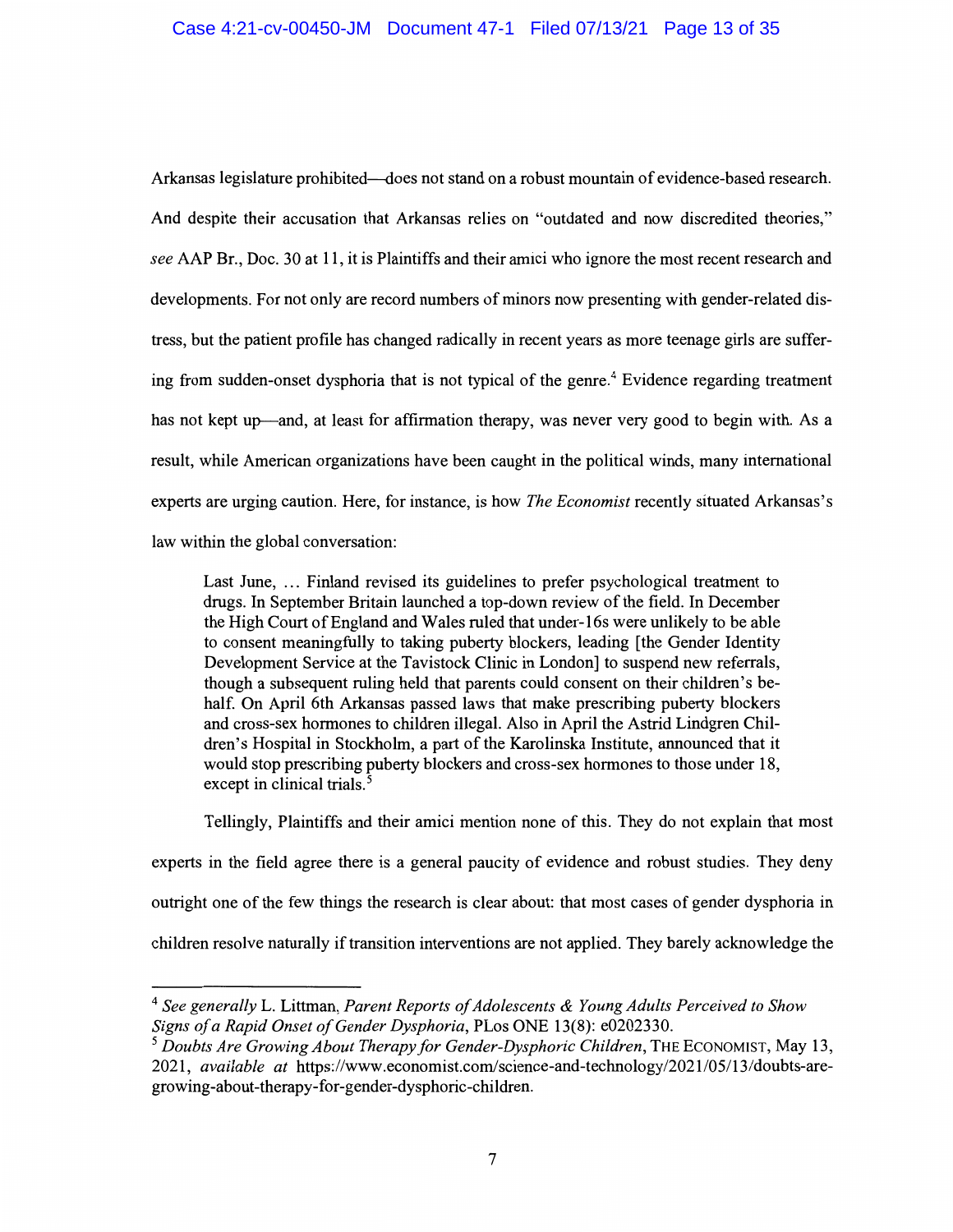risks such experimental treatments pose. They ignore the fact that children cannot fully understand the long-term risks associated with the procedures. They threaten that Arkansas's law will result in increased suicides even though the research does not support such a claim. And they assert that the State's protection of its children is "animus" against transgender youth, even though-among other problems with the statement-most of these children will not identify as transgender as adults since their dysphoria will have resolved naturally so long as they can be protected from Plaintiffs' preferred experiments.

In sum, Plaintiffs and their amici paint a very misleading picture this Court should reject.

# **A. There is a General Paucity of Evidence Regarding Pediatric Gender Transition.**

If there is one takeaway from the literature on treating gender-related distress, it's that nearly everyone agrees much more research is needed. This is particularly true when it comes to the experimental transition procedures Arkansas prohibits for minors-puberty blockers, crosssex hormones, and surgical interventions.

First, a bit of history. Incredibly, there is just one main study that forms the basis for treating gender dysphoric youth with hormones and surgical interventions: the 2014 "Dutch Study ."<sup>6</sup> The study began with 70 youths who had suffered from gender dysphoria since childhood (not just since adolescence); who did not have other mental health problems; who were given extensive psychological support throughout the study; and who had strong family support.<sup>7</sup> The participants were given puberty blockers after they began puberty (average age of intervention: 13.6 years), cross-sex hormones later in adolescence (16.7 years), and surgical interventions after they reached

<sup>6</sup>*See* Annelou de Vries et al., *Young Adult Psychological Outcome After Puberty Suppression and Gender Reassignment,* 130 PEDIATRICS, No. 4, 696-704 (Oct. 2014). 7 *See id.* at 697.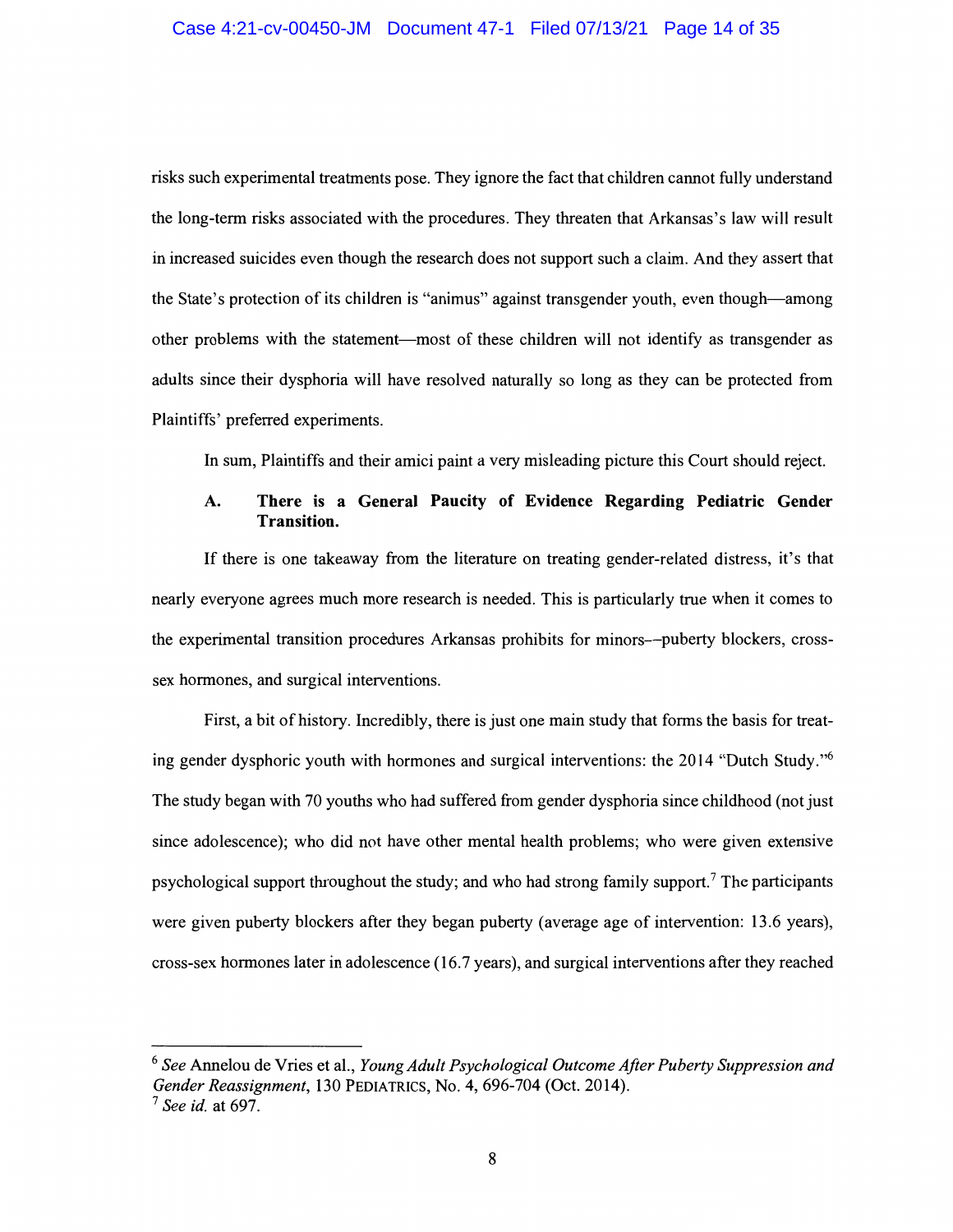18 (20.7 years). <sup>8</sup> Of the 70 children who formed the starting cohort, only 55 completed the study and participated in an assessment a year after surgery.<sup>9</sup> Notably, there was no control group that did not receive hormonal or surgical interventions. The study's authors reported two main conclusions. One, gender dysphoria had resolved for the participants when they were surveyed a year after surgery.<sup>10</sup> Two, a year after surgery the participants reported psychological well-being outcomes "comparable to same-age peers."<sup>11</sup>

As others have pointed out,  $12$  there are many limitations to this study and many questions it did not answer. How did the participants' *pre-treatment* psychological function compare to their peers? Would the outcomes have been any different if the participants were not, on average, already in the healthy psychological range before they began treatment? How did the 13% of the initial cohort who did not or could not participate in the final survey fare? What were the participants' long-term physical health outcomes? Did the puberty blockers, cross-sex hormones, and surgical procedures cause any physical problems for the participants down the line ( other than to the non-reported participant who died from the surgical intervention)? What were the participants' long-term psychological outcomes at 5, 10, or 20 years after surgery? Would the results be similar

<sup>8</sup> *Id.* at 696.

<sup>&</sup>lt;sup>9</sup> One participant died from a bacterial infection caused by the surgical intervention; four refused to participate; three became ineligible for treatment due to comorbidities; and six had surgery within a year and were ineligible to complete the questionnaire. *Id.* at 697. The outcomes for these patients were thus not included in the study's results. Nor did all of the 55 remaining subjects participate in every aspect of the follow-up assessment; only 32 of them, for instance, provided answers regarding their psychological functioning for all three time periods studied-at intake, while on puberty suppression, and after gender reassignment surgery. *Id.* at 700. <sup>10</sup>*Id.* at 701.

<sup>11</sup>*Id.* at 702.

<sup>12</sup>*See generally, e.g.,* Society for Evidence Based Gender Medicine, https://segm.org/.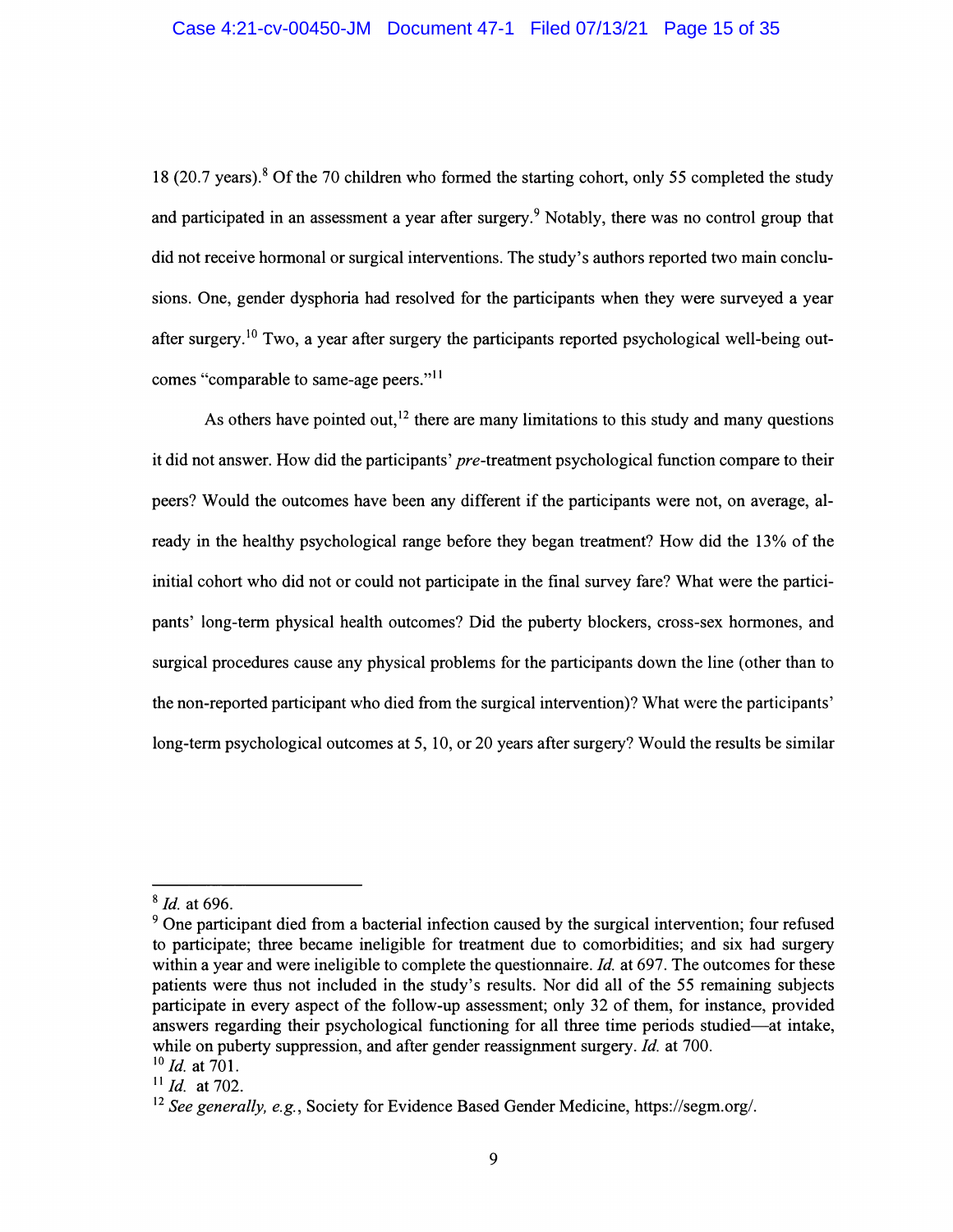## Case 4:21-cv-00450-JM Document 47-1 Filed 07/13/21 Page 16 of 35

for youths whose gender-related distress began in adolescence rather than childhood?<sup>13</sup> And most importantly, how do gender dysphoric youth fare if they do not receive the experimental gender transition procedures, and how would that control group compare to the study's experimental cohort?

Some research has been done to try to answer some of these questions in the seven-or-so years since the final Dutch study was published. But not as much as one might think. A few recent surveys of the data make this clear.

#### Centers for Medicare & Medicaid Services Coverage Analysis

In 2016, the Centers for Medicare & Medicaid Services released its national coverage analysis for gender dysphoria and gender reassignment surgery.<sup>14</sup> The analysis looked specifically at whether the data supported surgical interventions to treat gender dysphoria in the Medicare population. The conclusion? "[T]here is not enough high quality evidence to determine whether gender reassignment surgery improves health outcomes for Medicare beneficiaries with gender dysphoria and whether patients most likely to benefit from these types of surgical intervention can be identified prospectively."15 The analysis explained:

• "Overall, the quality and strength of evidence were low due to mostly observational study designs with no comparison groups, subjective endpoints, potential confounding

<sup>&</sup>lt;sup>13</sup> The lead author of the Dutch Study recently cautioned practitioners about using findings from the study to treat the more recent wave of (mostly) natal girls who present as adolescents with gender dysphoria-what the author called a "new developmental pathway ... involving youth with postpuberty adolescent-onset transgender histories." *See* Annelou L.C. de Vries, *Challenge in Timing Puberty Suppression for Gender-Nonconforming Adolescents,* 146 PEDIATRICS, No. 4 (Oct. 2020), *available at* https://pediatrics.aappublications.org/content/pediatrics/146/4/e2020010611.full.pdf. "According to the original Dutch protocol," she noted, "one of the criteria to start puberty suppression was a presence of gender dysphoria from early childhood," while now "the older presenting youth simply experienced gender history events at older ages." *Id.* (cleaned up and citations omitted).

<sup>14</sup> *See* Tamara Syrek Jensen, et al., *Decision Memo for Gender Dysphoria and Gender Reassignment Surgery* (CAG-00446N) (Aug. 30, 2016), *available at* https://www.cms.gov/medicare-coverage-database/details/nca-decision-memo.aspx?NCAid=282.  $^{15}$  *Id.*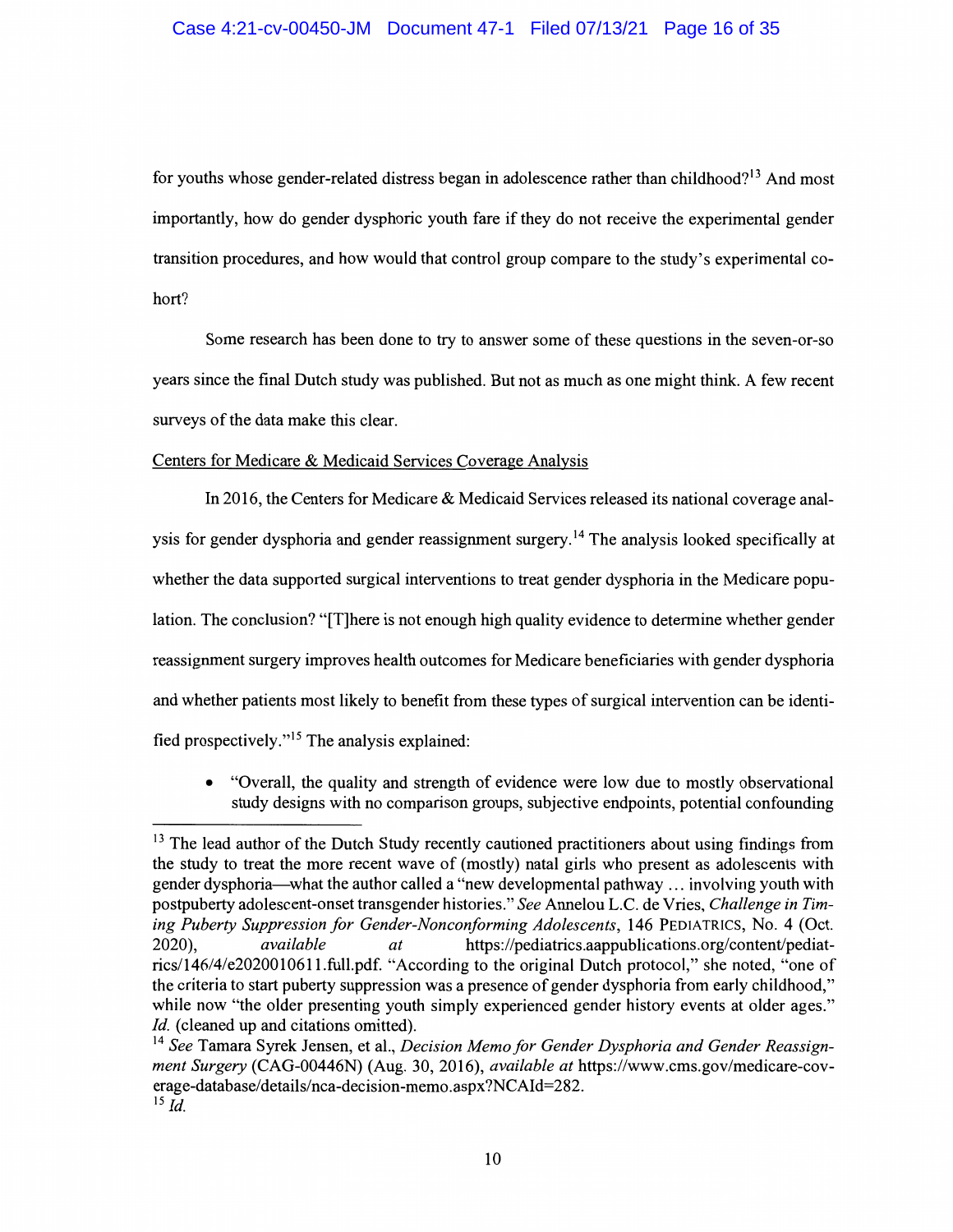(a situation where the association between the intervention and outcome is influenced by another factor such as a co-intervention), small sample sizes, lack of validated assessment tools, and considerable lost to follow-up."<sup>16</sup>

- "Of the 33 studies reviewed, published results were conflicting some were positive; others were negative. Collectively, the evidence is inconclusive for the Medicare population. The majority of studies were non-longitudinal, exploratory type studies (i.e., in a preliminary state of investigation or hypothesis generating), or did not include concurrent controls or testing prior to and after surgery. Several reported positive results but the potential issues noted above reduced strength and confidence."<sup>17</sup>
- "Clinical evidentiary questions regarding the care of patients with gender dysphoria remain. Many of the publications focused on aspects of surgical technique as opposed to long-term patient outcomes. The specific type(s) of gender/sex reassignment surgery (e.g., genital, non-genital) that could improve health outcomes in adults remain(s) uncertain because most studies included patients who had undertaken one or more of a spectrum of surgical procedures or did not define the specific types of surgical procedures under study."<sup>18</sup>

To be sure, the CMS analysis looked only at surgical interventions, not hormonal, and

determined only whether those interventions were appropriate for the Medicare population, not

children. But the lessons are obvious: Plaintiffs ask this Court to require Arkansas to allow exper-

imental transitional surgeries *on children* when the CMS found the evidence did not support per-

forming the surgeries on adults.

# United Kingdom's National Institute for Health and Care Excellence Evidence Reviews

In 2020, Britain's National Institute for Health and Care Excellence (NICE) conducted evidence reviews of two treatment options prohibited by Arkansas: puberty blockers and cross-sex hormones for children and adolescents.<sup>19</sup> Neither inspired much confidence in the procedures. As

 $16$  *Id.* 

 $^{17}$  *Id.* 

 $18$  *Id.* 

<sup>&</sup>lt;sup>19</sup> See Evidence review: Gender-affirming hormones for children and adolescents with gender *dysphoria,* Nat'l Inst. for Health & Care Excellence (released Mar. 11, 2021), *available at*  https://arms.nice.org.uk/resources/hub/1070871/attachment ("NICE Cross-Sex Hormone Evidence Review"; *Evidence review: Gondotrophin releasing hormone analogues for children and adolescents with gender dysphoria, Nat'l Inst. for Health & Care Excellence (released Mar. 11,*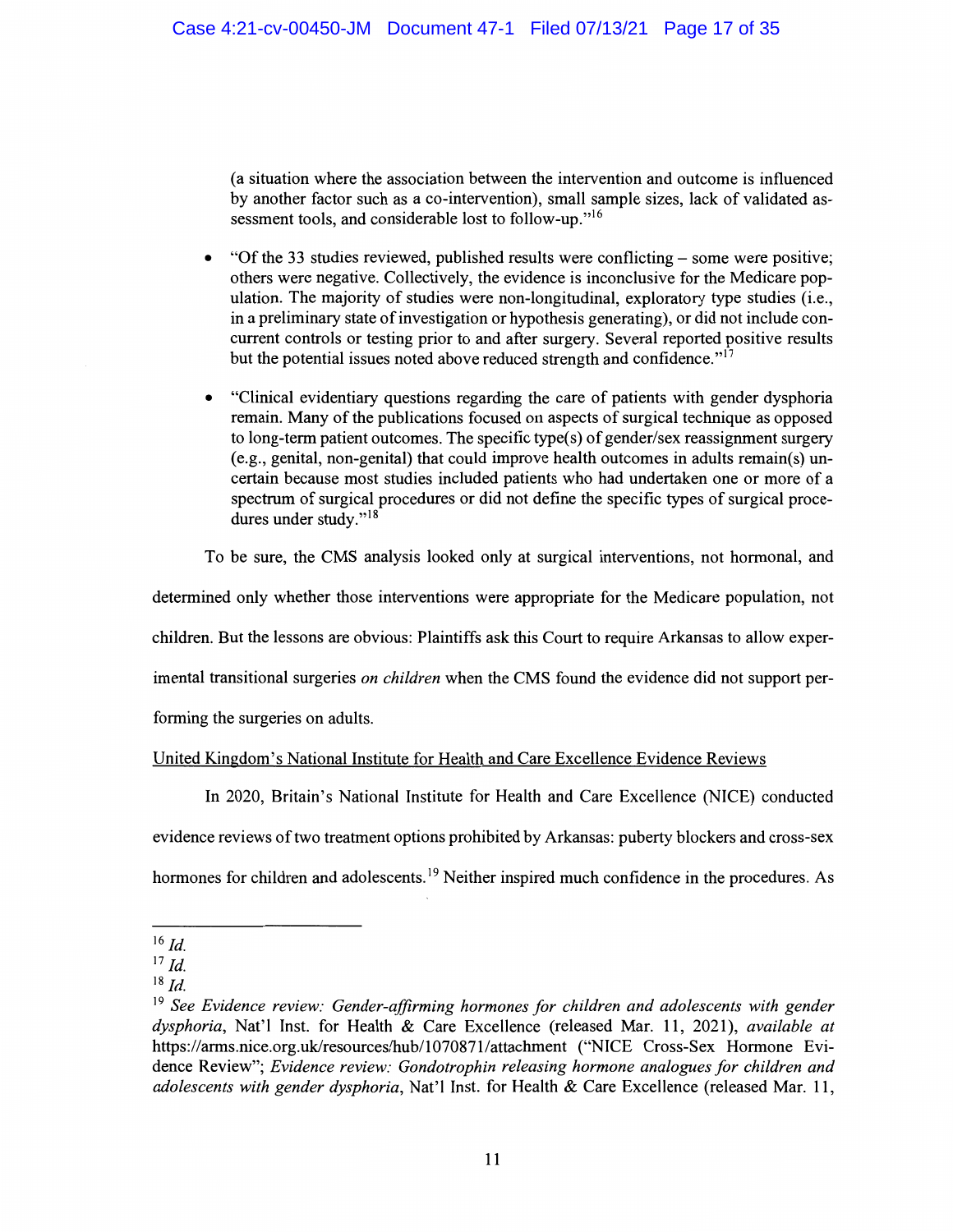for the cross-sex hormones, the study cautioned: "Any potential benefits of gender-affirming hormones must be weighed against the largely unknown long-term safety profile of these treatments in children and adolescents with gender dysphoria." $^{20}$ 

Other significant findings include:

- "Ten observational studies were included in the evidence review .... No studies directly compared gender-affirming hormones to a control group (either placebo or active comparator). Follow-up was relatively short across all studies, with an average duration of treatment with gender-affirming hormones between around 1 year and 5.8 years."21
- "The key limitation to identifying the effectiveness and safety of gender-affirming hormones for children and adolescents with gender dysphoria is the lack of reliable comparative studies."22
- "All the studies included in the evidence review are uncontrolled observational studies, which are subject to bias and confounding and were of very low certainty using modified GRADE."<sup>23</sup>
- "Most studies included in this review did not report comorbidities (physical or mental health) and no study reported concomitant treatments in detail. Because of this it is not clear whether any changes seen were due to gender-affirming hormones or other treatments the participants may have received."<sup>24</sup>
- "It is difficult to draw firm conclusions for many of the effectiveness and safety outcomes reported in the included studies because many different scoring tools and methods were used to assess the same outcome, often with conflicting results. In addition to this, most outcomes reported across the included studies do not have an accepted minimal clinically important difference (MCID), making it difficult the determine whether any statistically significant changes seen are clinically meaningful." $^{25}$

<sup>2021),</sup> *available at* https://arms.nice.org.uk/resources/hub/1070905/attachment ("NICE Puberty Blocker Evidence Review").

<sup>20</sup> NICE Cross-Sex Hormone Evidence Review, *supra,* at 14.

<sup>21</sup>*Id.* at 4.

<sup>22</sup>*Id.* at 13.

<sup>23</sup>*Id.* 

<sup>24</sup>*Id.* 

<sup>25</sup>*Id.* at 13-14.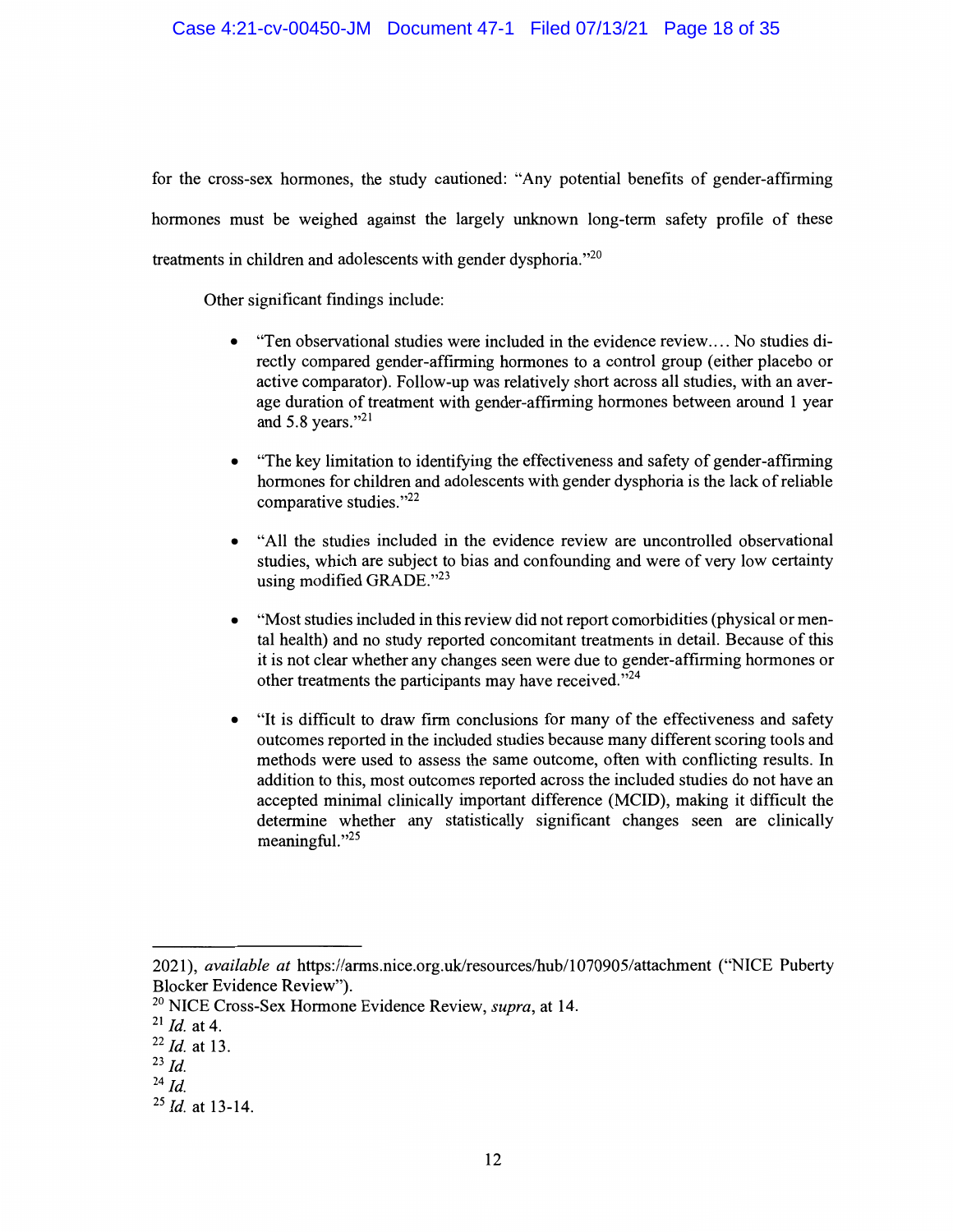Such is the state of the research for the "gender affirming" hormone treatments Plaintiffs ask this Court to allow.

The picture is not much different when it comes to puberty blockers.<sup>26</sup> As the NICE report explained, puberty blockers—gonadotrophin releasing hormone (GnRH) analogues—are used to "suppress puberty by delaying the development of secondary sexual characteristics," with the intention "to alleviate the distress associated with the development of secondary sex characteristics, thereby providing a time for on-going discussion and exploration of gender identity before deciding whether to take less reversible steps."<sup>27</sup> The use of puberty blockers to treat gender dysphoria is off-label in the U.K., as it is in America.28 (As *The Economist* recently explained, this means that, "[b]ecause they are not licensed for gender medicine, drug firms have done no trials."<sup>29</sup>) Again, the NICE review found that "[a] key limitation to identifying the effectiveness and safety of GnRH analogues for children and adolescents with gender dysphoria is the lack of reliable comparative studies."30 To wit:

> • "The studies included in this evidence review are all small, uncontrolled observational studies, which are subject to bias and confounding, and all the results are of very low certainty using modified GRADE. They all reported physical and mental health comorbidities and concomitant treatments very poorly. All the studies are from a limited number of, mainly European, care facilities. They are described as either tertiary referral or expert services but the low number of services providing such care and publishing evidence may bias the results towards the outcomes in these services only and limit extrapolation."31

<sup>26</sup>*See* NICE Puberty Blocker Evidence Review, *supra.* 

<sup>27</sup> *Id.* at 3.

 $28$  *Id.* 

<sup>&</sup>lt;sup>29</sup> Little Is Known About the Effects of Puberty Blockers, THE ECONOMIST (Feb. 18, 2021), *available at https://www.economist.com/science-and-technology/2021/02/18/little-is-known-about*the-effects-of-puberty-blockers.

<sup>30</sup> NICE Puberty Blocker Evidence Review, *supra,* at 12.

<sup>31</sup>*Id.* at 13.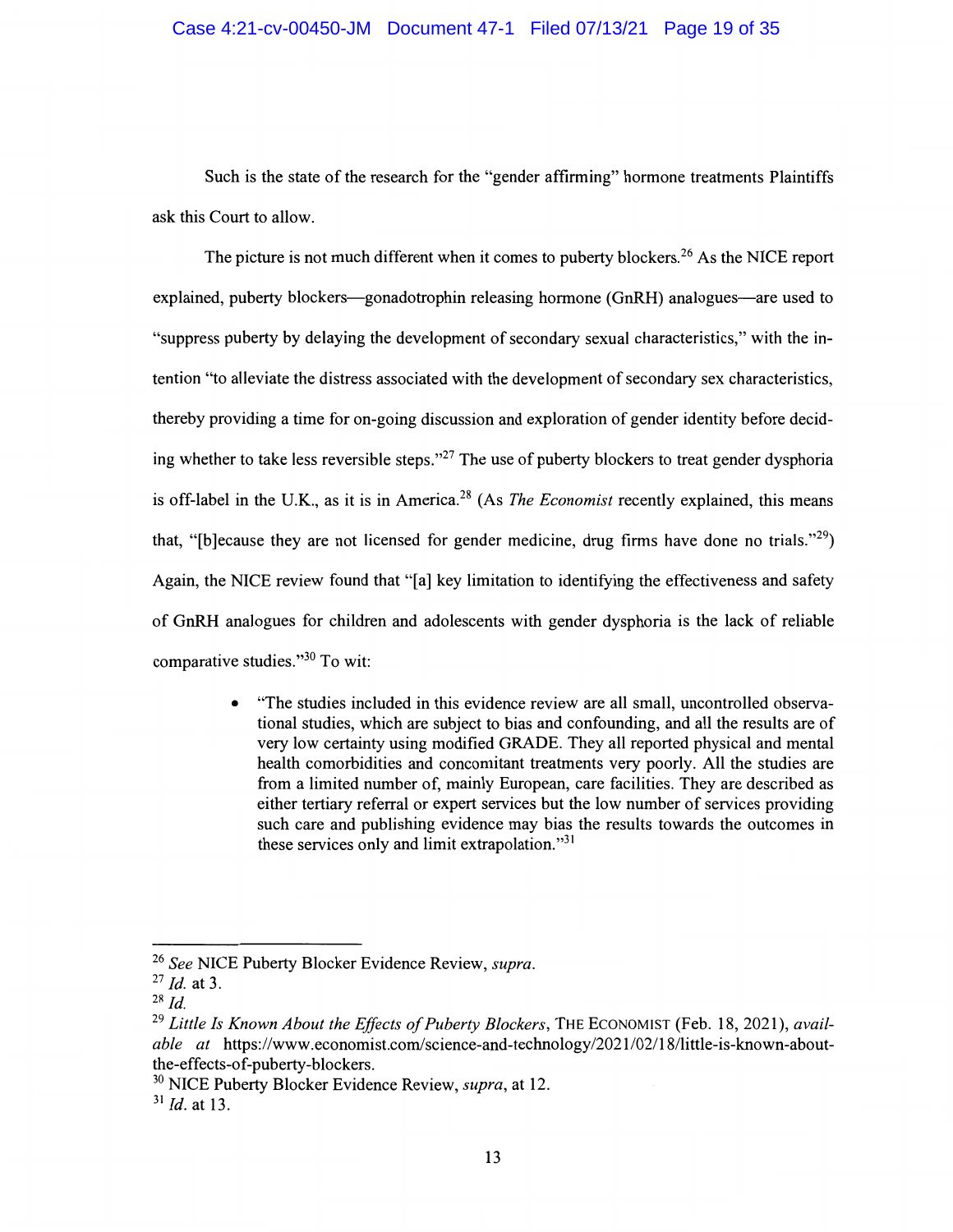- "Many of the studies did not report statistical significance or confidence intervals. Changes in outcome scores for clinical effectiveness and bone density were assessed with regards to statistical significance. However, there is relatively little interpretation of whether the changes in outcomes are clinically meaningful.<sup> $32$ </sup>
- "In the observational, retrospective studies providing evidence on bone density, participants acted as their own controls and change in bone density was determined between starting GnRH analogues and follow up. Observational studies such as these can only show an association with GnRH analogues and bone density; they cannot show that GnRH analogues caused any differences in bone density seen. Because there was no comparator group and participants acted as their own controls, it is not known whether the findings are associated with GnRH analogues or due to changes over time."33

In sum: "The results of the studies that reported impact on the critical outcomes of gender dysphoria and mental health (depression, anger and anxiety), and the important outcomes of body image and psychosocial impact (global and psychosocial functioning), in children and adolescents with gender dysphoria are of very low certainty using modified GRADE ... [and] suggest little change with GnRH analogues from baseline to follow-up."34

Though not expressly included as a finding of the NICE reviews, one observation by Britain's High Court ofJustice is worth mentioning here. *See Bell v. Tavistock & Portman Nat'! Health Serv. Foundation Trust,* 2020 EWHC (Admin) 3274. In concluding last year that children under 16 likely cannot give informed consent to take puberty blockers or cross-sex hormones, that court observed: "[T]he use of puberty blockers is not itself a neutral process by which time stands still for the child on PBs, whether physically or psychologically. PBs prevent the child going through puberty in the normal biological process. As a minimum it seems to us that this means that the child is not undergoing the physical and consequential psychological changes which would contribute to the understanding of a person's identity." *Id.* 137.

32 *Id.* 

 $33$  *Id.* 

<sup>34</sup>*Id.*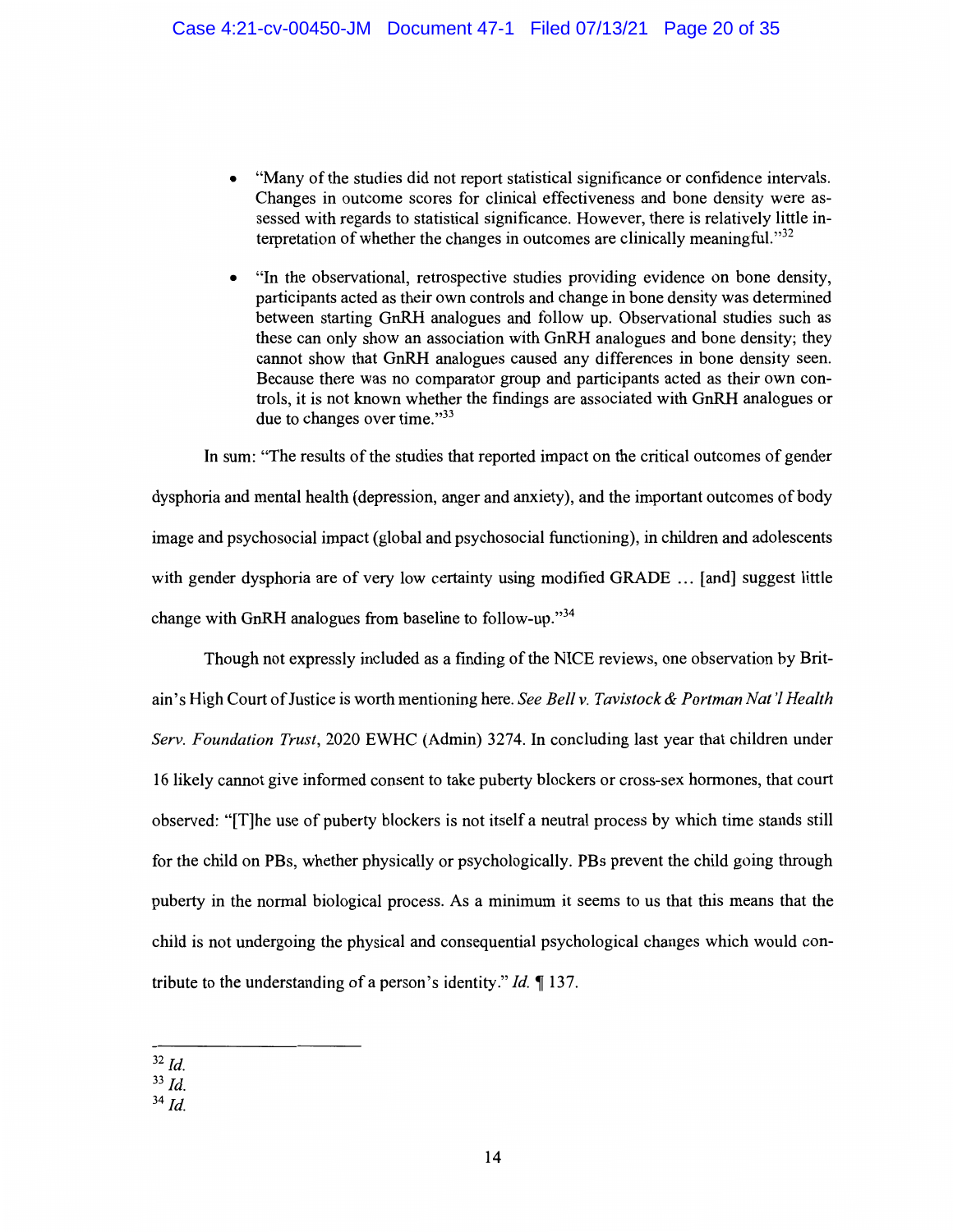## Sweden's Literature Review and Policy Change at the Karolinska Institute

In December 2019, the Swedish Agency for Health Technology Assessment and Assessment of Social Services published a "scoping review of the literature on gender dysphoria in children and adolescents."35 Once again, the results do not support Plaintiffs' narrative. From the report's summary: "There are few studies on gender affirming surgery in general in children and adolescents and only single studies on gender affirming genital surgery. Studies on long-term effects of gender affirming treatment in children and adolescents are few .... Almost all identified studies are observational, some with controls and some with evaluation before and after gender affirming treatment. No relevant randomised controlled trials in children and adolescents were found."36

This review, coupled with the *Tavistock* decision in the U.K., caused the Astrid Lindgren Children's Hospital at Karolinska University Hospital in Sweden to change course and prohibit the use of puberty blockers and cross-sex hormones in minors except in clinical trial settings.<sup>37</sup> The Hospital's guideline document explained that the studies conducted on puberty blockers and cross-sex hormones to treat gender dysphoria in children have been "small, uncontrolled observational studies providing low quality evidence that the treatments have the desired effect."<sup>38</sup> Accordingly, the study found, "we have very little knowledge about their safety in the long term," and the "treatments are potentially fraught with extensive and irreversible adverse consequences

<sup>35</sup>*See* Swedish Agency for Health Tech. Assessment and Assessment of Soc'I Servs., *Gender Dysphoria in Children and Adolescents: An Inventory of the Literature* (Dec. 20, 2019), *available at* https://www .sbu.se/en/publications/sbu-bereder/gender-dysphoria-in-children-and-adolescents-an-inventory-of-the-literature/.

 $36$  *Id.* 

<sup>&</sup>lt;sup>37</sup> See Guideline Regarding Hormonal Treatment of Minors with Gender Dysphoria at Tema Barn *-Astrid Lindgren Children's Hospital (ALB), available at* https://segm.org/sites/default/files/Karolinska%20Guideline%20K2021-4144%20April%202021 %20%28English%2C%20unofficia1%20translation%29. pdf.

<sup>38</sup> *Id.*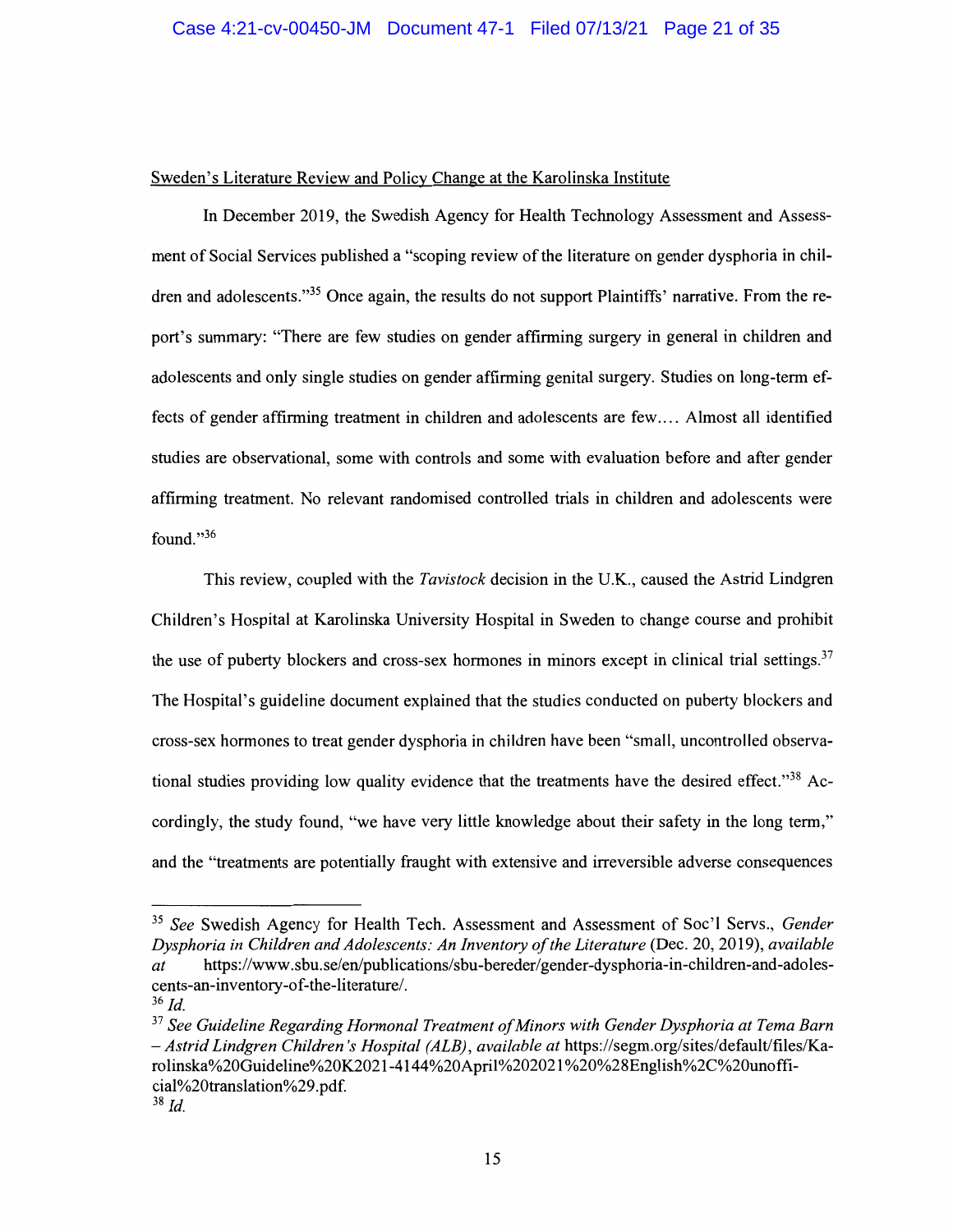## Case 4:21-cv-00450-JM Document 47-1 Filed 07/13/21 Page 22 of 35

such as cardiovascular disease, osteoporosis, infertility, increased cancer risk, and thrombosis."<sup>39</sup> "This makes it challenging to assess the risk/benefit for the individual patient, and even more challenging for the minors or their guardians to be in a position of an informed stance regarding these treatments."<sup>40</sup>

#### Finland's Council for Choices in Healthcare in Finland Policy Change

In June 2020, Finland's Council for Choices in Healthcare in Finland also suggested changes to its treatment protocols.41 Though allowing for some reversible hormonal interventions under certain conditions, the Council lamented the lack of evidence in the area and urged caution in light of the severe risks associated with medical intervention:

- "As far as minors are concerned, there are no medical treatment[s] that can be considered evidence-based."<sup>42</sup>
- "Potential risks of GnRH therapy include disruption in bone mineralization and the as yet unknown effects on the central nervous system. In trans girls, early pubertal suppression inhibits penile growth, requiring the use of alternative sources of tissue grafts for a potential future vaginoplasty. *The effect of pubertal suppression and cross-sex hormones on fertility is not yet known."43*
- "In cases of children and adolescents, ethical issues are concerned with the natural process of adolescent identity development, and the possibility that medical interventions may interfere with this process. It has been suggested that hormone therapy  $(e.g.,$  pubertal suppression) alters the course of gender identity development; i.e., it may consolidate a gender identity that would have otherwise changed in some of the treated adolescents. *The reliability of the existing studies with no control groups is highly uncertain, and because of this uncertainty, no decisions should be made that can permanently alter a still-maturing minor's mental and physical development."44*

<sup>39</sup>*Id.* 

<sup>40</sup>*Id.* 

<sup>41</sup>*See* Palveluvalikoima, *Recommendation of the Council for Choices in Health Care in Finland (PALKO I COHERE Finland), available (in English) at https:llsegm.orglsites/default/files/Finnish\_ Guidelines\_ 2020 \_Minors\_ Unofficial%20Translation.pdf* 

 $42$  *Id.* 

<sup>&</sup>lt;sup>43</sup> *Id.* (emphasis added).

<sup>&</sup>lt;sup>44</sup> *Id.* (emphasis added).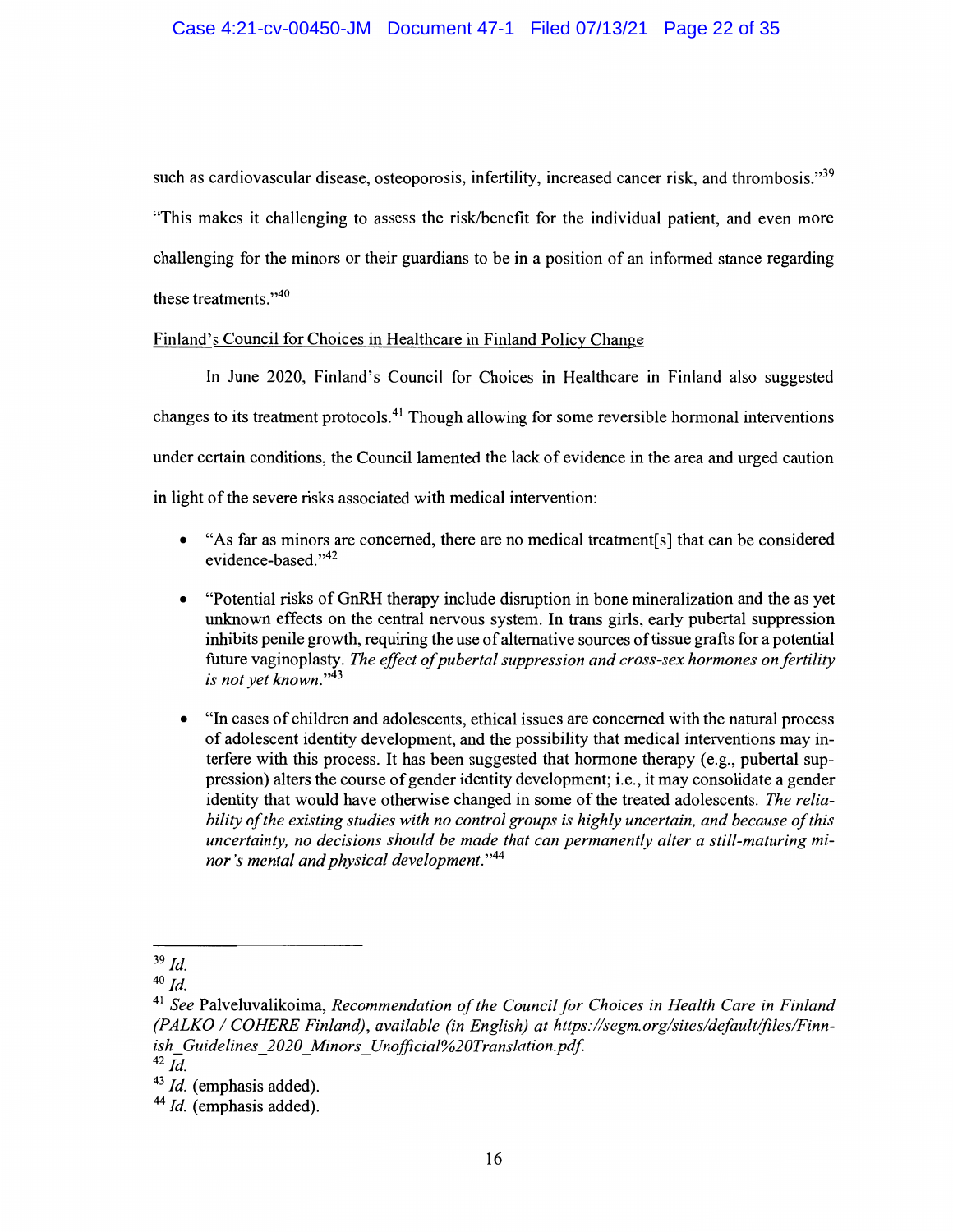- "Professionals, for their part, consider it important to ensure that irreversible interventions, which may also have significant adverse effects, both physical and mental, are only performed on individuals who are able to understand the permanence of the changes and the potential for harm, and who are unlikely to regret such interventions. *It is not known how the hormonal suppression of puberty affects young people's judgement and decision-mak- ing.* <sup>,,45</sup>
- "A lack of recognition of comorbid psychiatric disorders common among gender-dysphoric adolescents can also be detrimental. *Since reduction of psychiatric symptoms cannot be achieved with hormonal and surgical interventions, it is not a valid justification for gender reassignment.* "46

The Council thus concluded: "Information about the potential harms of hormone therapies is accumulating slowly and is not systematically reported. It is critical to obtain information on the benefits and risks of these treatments in rigorous research settings. "47

\* \* \*

The reality these evidence reviews describe is starkly different from the picture Plaintiffs and their amici paint. "[N]ecessary, effective[,] and safe." Pis' PI Br., Doc. 12 at 9. "[R]obust body of empirical evidence." AAP Br., Doc. 30 at I 0. "[S]upported by medical evidence that has been subject to rigorous study." DOJ Statement, Doc. 19 at 21. None of these statements are true. Yet this is what children and their parents are told. They are assured relief with little downside. Given that children rely on such false promises, the truth is terrifying: In the words of Finland's Council for Choices in Healthcare, "[i]n light of available evidence, gender reassignment of minors is an experimental practice."<sup>48</sup> Arkansas had every reason to prohibit such experimentation on vulnerable minors.

<sup>&</sup>lt;sup>45</sup> *Id.* (emphasis added).

<sup>46</sup>*Id.* (emphasis added).

<sup>47</sup>*Id.* 

<sup>48</sup>*Id.*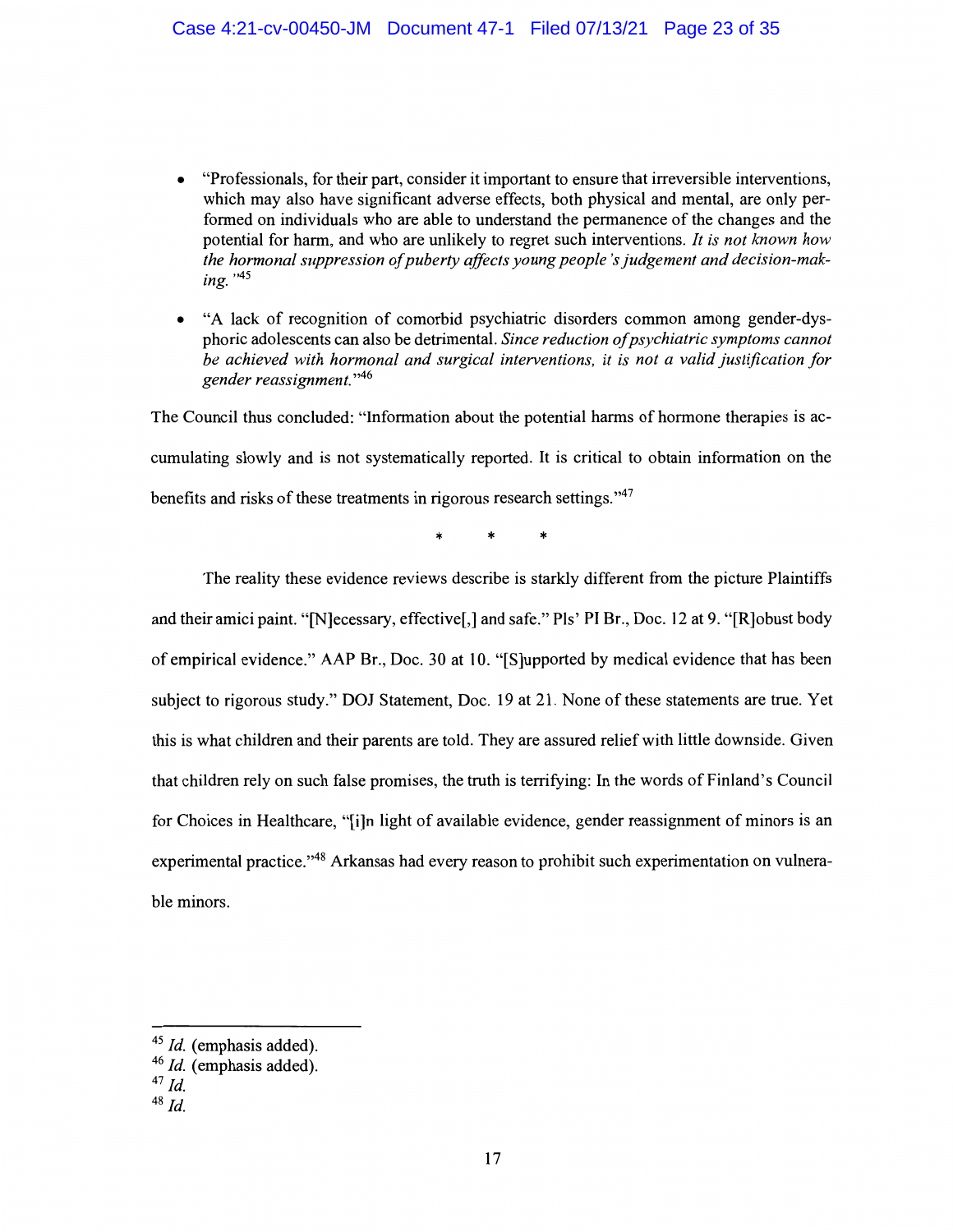# **B. The Evidence That Does Exist Shows That Most Cases of Gender Dysphoria Resolve Naturally by Adulthood.**

"Gender dysphoria during childhood does not inevitably continue into adulthood." Given the insistence of Plaintiffs' amici that Arkansas's reliance on this truth "rests on incorrect facts and outdated and discredited theories" "premised on the demonstrably false assumption that an individual's gender dysphoria will naturally cease in the absence of affirming care," AAP Br., Doc. 30 at 9, 22, one might think this statement comes from an anti-transgender group or is at least controversial in the literature. In fact, neither is true. The statement comes from the World Professional Association for Transgender Health's "Standards of Care" v.7<sup>49</sup>—one of two medical protocols Plaintiffs rely on. *See* Pis' PI Br., Doc. 12 at 12-13. The other protocol comes from the Endocrine Society, *id.,* which reports similar findings: "Prospective follow-up studies show that childhood GD/gender incongruence does not invariably persist into adolescence and adulthood (so-called 'desisters')."<sup>50</sup>

In recognizing that "[g]ender dysphoria during childhood does not inevitably continue into adulthood," WPATH reported that "in follow-up studies of prepubertal children (mainly boys) who were referred to clinics for assessment of gender dysphoria, the dysphoria persisted into adulthood for only 6-23% of children."<sup>51</sup> "Newer studies, also including girls, showed a 12-27% persistence rate of gender dysphoria into adulthood."<sup>52</sup> The Endocrine Society's findings were similar: "In most children diagnosed with GD/gender incongruence, it did not persist into adolescence.

<sup>49</sup> World Professional Ass'n for Transgender Health, *Standards of Care for the Health of Transsexual, Transgender, and Gender-Conforming People* 11 (7th Version) (2012) (citations omitted), *available at https://www.wpath.org/publications/soc* ("WPATH Standards of Care").

<sup>&</sup>lt;sup>50</sup> Wylie C. Hembree et al., *Endocrine Treatment of Gender-Dysphoric/Gender-Incongruent Persons: An Endocrine Society Clinical Practice Guidelines,* 102 J. Clinical Endocrinology & Metabolism 3869, 3876 (Nov. 2017) ("Endocrine Society Guidelines").

<sup>&</sup>lt;sup>51</sup> WPATH Standards of Care, *supra*, at 11.

<sup>&</sup>lt;sup>52</sup> Id. (citations omitted).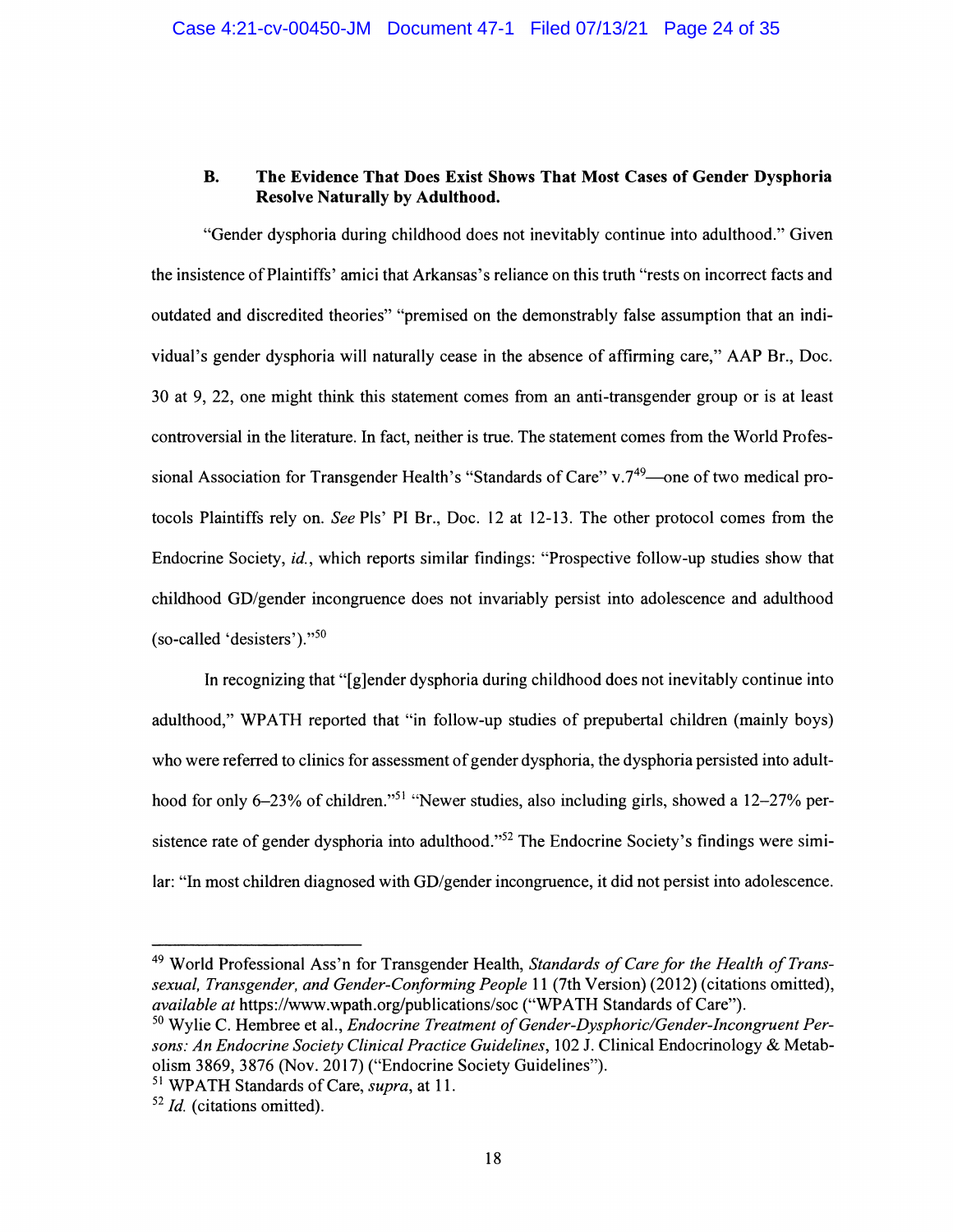The percentages differed among studies, probably dependent on which version of the DSM clinicians used, the patient's age, the recruitment criteria, and perhaps cultural factors. However, the large majority (about 85%) of prepubertal children with a childhood diagnosis did not remain GD/ gender incongruent in adolescence."53

Plaintiffs' amici nevertheless assert that "there are no studies to support the view that people whose gender nonconformity persists into adolescence will revert to their sex assigned at birth whether they receive treatment or not." AAP Br., Doc. 30 at 14-15. As proof, they cite to an article about suggested practice parameters for mental health professionals treating LGBTQ youth; the article mentions in passing that "when gender variance with the desire to be the other sex is present in adolescence, this desire usually does persist in adulthood."<sup>54</sup> That article, in turn, relied on a 2001 publication comparing 20 adolescents who received sex reassignment treatment with 21 adolescents who had initially sought treatment but either withdrew their request or were denied the intervention.55 Fourteen of the 21 adolescents in the non-treated group were seen for a follow-up visit. By that time, 11 of them no longer wished to transition, while 2 "slightly regretted the decision not to start treatment, but in both, the wish for [ sexual reassignment surgery] was not clearly differentiated from unrealistic expectations that [the surgery] would resolve important nongender problems."56 This is hardly robust support for amici's assertion.

<sup>53</sup> Endocrine Society Guidelines, *supra,* at 3879 (citations omitted).

<sup>54</sup> Stewart L. Andelson, *Practice Parameter on Gay, Lesbian, or Bisexual Sexual Orientation, Gender Non-Conformity, and Gender Discordance in Children and Adolescents,* 51 J. AM. ACAD. OF CHILD & ADOLESCENT PSYCHIATRY 957 (2012), *available at*  https://doi.org/10.1016/j.jaac.2012.07.004.

<sup>55</sup> Yolanda L.S. Smith et al., *Adolescents With Gender Identity Disorder Who Were Accepted or Rejected for Sex Reassignment Surgery: A Prospective Follow-Up,* 40 J. AM. ACAD. OF CHILD & ADOLESCENT PSYCHIATRY 472 (2001), *available at* https://doi.org/10.1097/00004583- 200104000-00017.

<sup>56</sup>*Id.* at 477.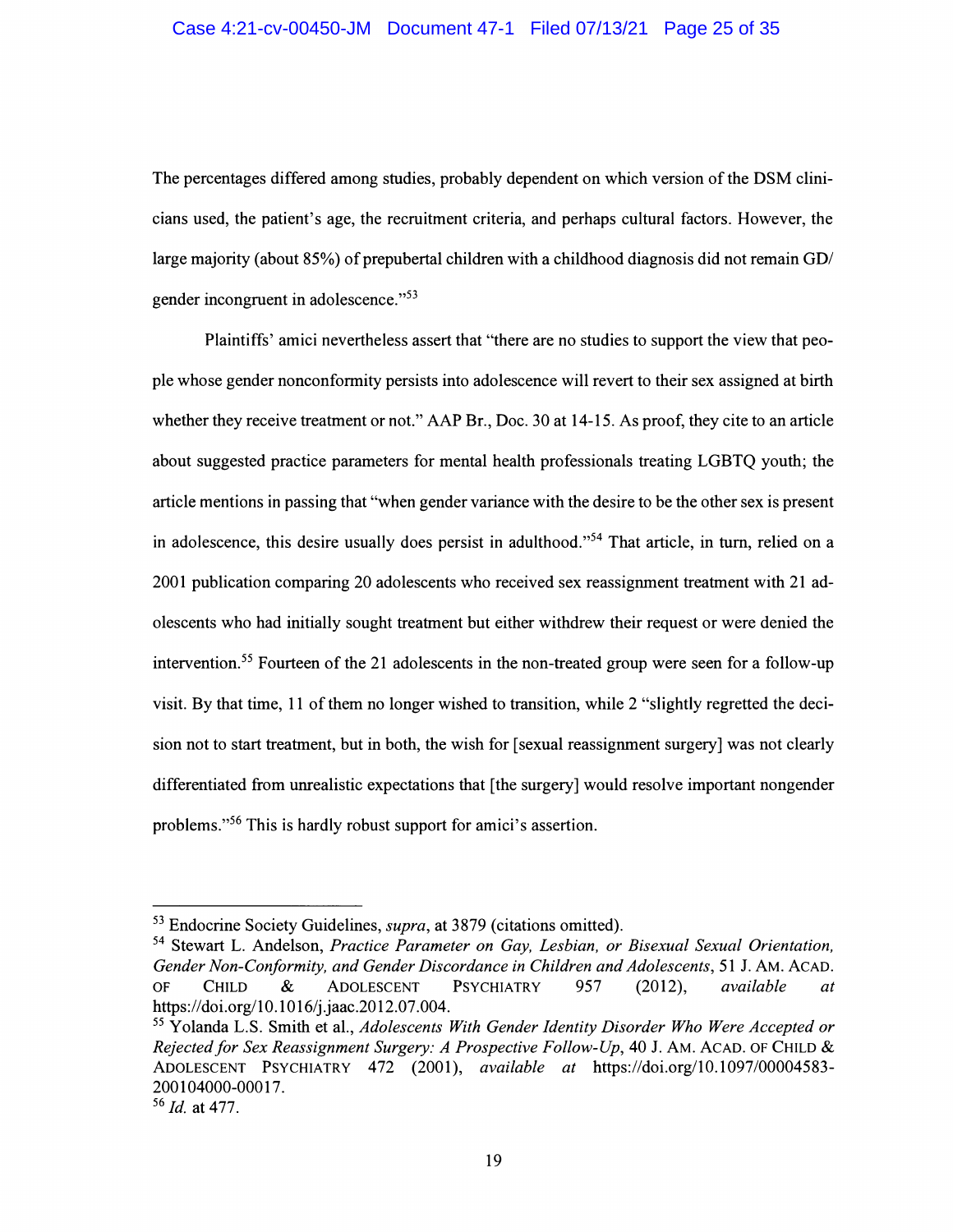WPATH made a similar, if far more hedged, claim in its Standards of Care publication. "In contrast" to childhood gender dysphoria, WPATH posited, "the persistence of gender dysphoria into adulthood appears to be much higher for adolescents."57 The study it cited was the Dutch Study discussed above-in which (as WPATH recounted) the adolescents "who were diagnosed with gender dysphoria *and given puberty-suppressing hormones[]* all continued with actual sex reassignment, beginning with feminizing/masculinizing hormone therapy."<sup>58</sup>

There are at least two problems with WPATH's conclusion that the Dutch Study shows that adolescents with gender dysphoria will always suffer from dysphoria unless they medically transition. The first is one WPATH recognized in the sentence directly following its hypothesis: "No formal prospective studies exist."<sup>59</sup> (This might be how amici can claim there are "no studies" to support a contrary view—because according to WPATH there are no robust studies at all.) The second problem is that whether a child who is given puberty blockers and cross-sex hormones proceeds to surgical transition tells us nothing about what would happen to a child who is not given puberty blockers and cross-sex hormones (much less whether he would continue to identify opposite his natal gender well into adulthood). Instead, as the *Tavistock* court recognized, all it shows is that puberty blockers and cross-sex hormones are "two stages of one clinical pathway and once on that pathway it is extremely rare for a child to get off it." *Tavistock,* 2020 EWHC (Admin) 3274,  $\P$  136.<sup>60</sup>

*<sup>57</sup>*WP ATH Standards of Care, *supra,* at 11.

<sup>58</sup>*Id.* (emphasis added) (citing de Vries et al., *supra).* 

<sup>59</sup>*Id.* 

<sup>&</sup>lt;sup>60</sup> These findings raise the question about precisely what Plaintiffs and amici mean by their oftrepeated phrase "gender-affirming care." When the clear majority of children who experience gender discordance desist from this discordance by adulthood, is a child's gender really being "affirmed" by treatments that make long-lasting discordance more likely?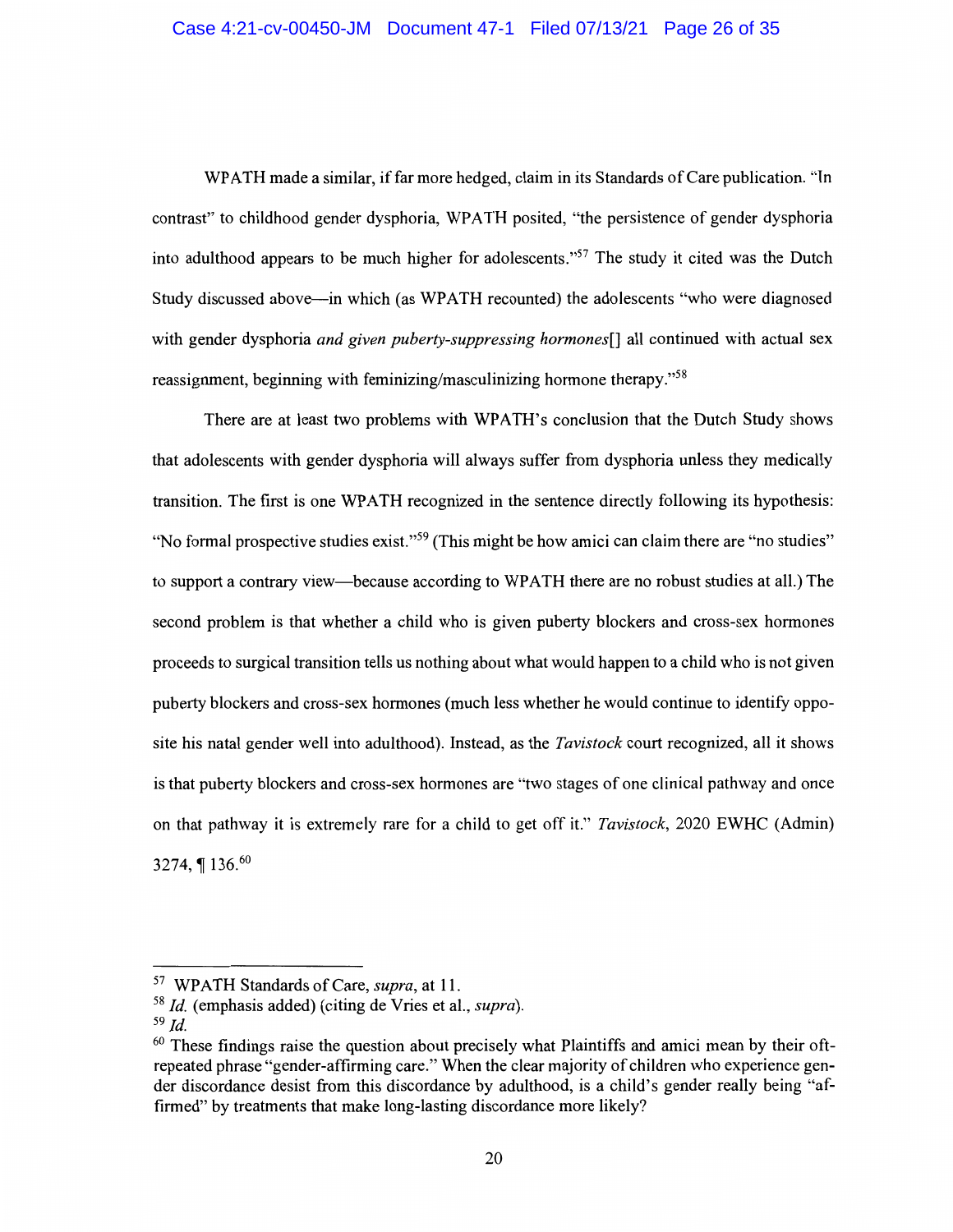What we are left with, then, is precisely what the Arkansas legislature found: "For the small percentage of children who are gender nonconforming or experience distress at identifying with their biological sex, studies consistently demonstrate that the majority come to identify with their biological sex in adolescence or adulthood." *See* SAFE Act, § 2(4). Of course, the fact that this statement is true also means that the assertion by Plaintiffs' amici that it is a "demonstrably false assumption that an individual's gender dysphoria will naturally cease in the absence of affirming medical care," AAP Br., Doc. 30 at 22, is, well, demonstrably false.

# **C. Plaintiffs' Preferred Experimental Procedures Come With Serious, Lifelong Risks That Children Cannot Fully Understand.**

As detailed above, the benefits, if any, of puberty blockers, cross-sex hormones, and surgical interventions to treat gender-related distress are not well understood or studied. But the risks associated with the interventions are serious and often irreversible. As the Swedish literature review found, "these treatments are potentially fraught with extensive and irreversible adverse consequences such as cardiovascular disease, osteoporosis, infertility, increased cancer risk, and thrombosis."<sup>61</sup> And even for puberty blockers—which Plaintiffs' amici treat as the least-dangerous intervention, calling them "reversible" with "well known efficacy and side-effect profiles," AAP Br., Doc. 30 at 18—the Endocrine Society's Guidelines warn that pubertal suppression "may include adverse effects on bone mineralization ... , compromised fertility if the person subsequently is treated with sex hormones, and unknown effects on brain development."<sup>62</sup> Then the Guidelines note: "Few data are available on the effect of GnRH analogs on BMD in adolescents with GD/gender incongruence. "63

<sup>61</sup>*See* Swedish Agency for Health Tech. Assessment, *supra.* 

<sup>62</sup> Endocrine Society Guidelines, *supra,* at 3882.

<sup>63</sup>*Id.*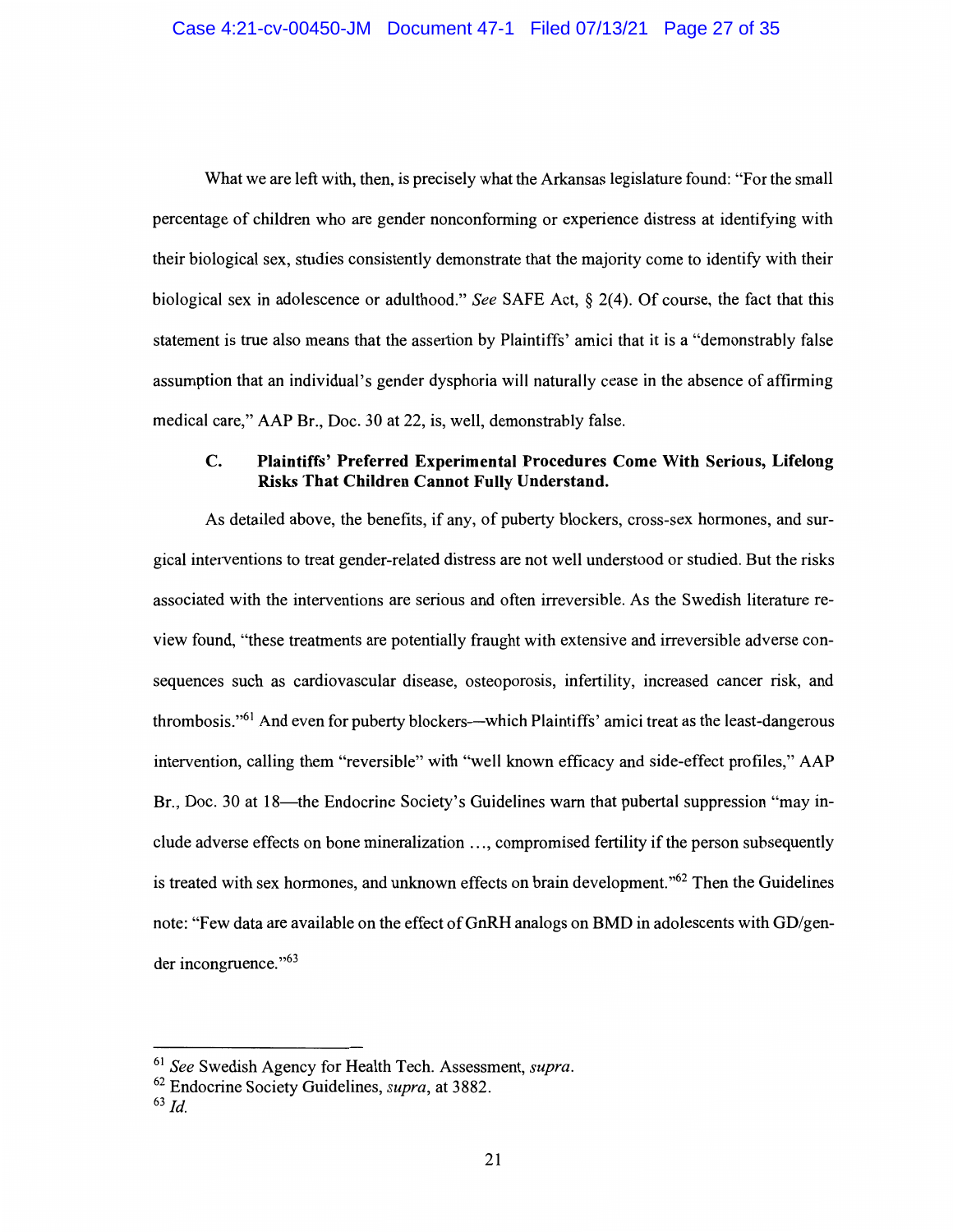As Finland's Council for Choices in Healthcare has explained, "[i]n a situation where a minor's identification with the opposite sex causes longterm and severe dysphoria, it is important to make sure that he/she understands the realistic potential of gender reassignment treatments to alter secondary sex characteristics, the reality of a lifelong commitment to medical therapy, the permanence of the effects, and the possible physical and mental adverse effects of the treatments. *Although patients may experience regret, after reassignment treatments, there is no going back to the non-reassigned body and its normal functions.* "64

There is very little reason to think that a child in early adolescence can properly weigh these lifetime risks, particularly when the popular narrative and many doctors *(see generally* AAP Br., Doc. 30) so distort what the evidence shows regarding the possible benefits of puberty blockers, cross-sex hormones, and surgical interventions. As the Endocrine Society Guidelines recognize, there are not even "formally evaluated decision aids available to assist in the discussion and decision regarding the future fertility of adolescents or adults beginning gender-affirming treatment."65 How is an 11-year-old girl feeling uncomfortable in her body to weigh the probabilities that her gender-based distress will resolve without hormonal or surgical intervention? (As the Endocrine Society's Guidelines state, "[w]ith current knowledge," not even medical professionals "can predict the psychosexual outcome for any specific child."66) How is she to know whether she will want to have children in twenty years? Whether she will want to breastfeed them? Whether she will come to regret her deepened voice and irreversible mastectomy? What it would have been like to develop and go through puberty with her peers? Whether it would all be worth it? These are tough questions for anyone. They are unfair questions to ask of a child who cannot yet "gauge

<sup>64</sup> *See* Palveluvalikoima, *supra* ( emphasis added).

<sup>65</sup> Endocrine Society Guidelines, *supra,* at 3879.

<sup>66</sup> *Id.* at 3876.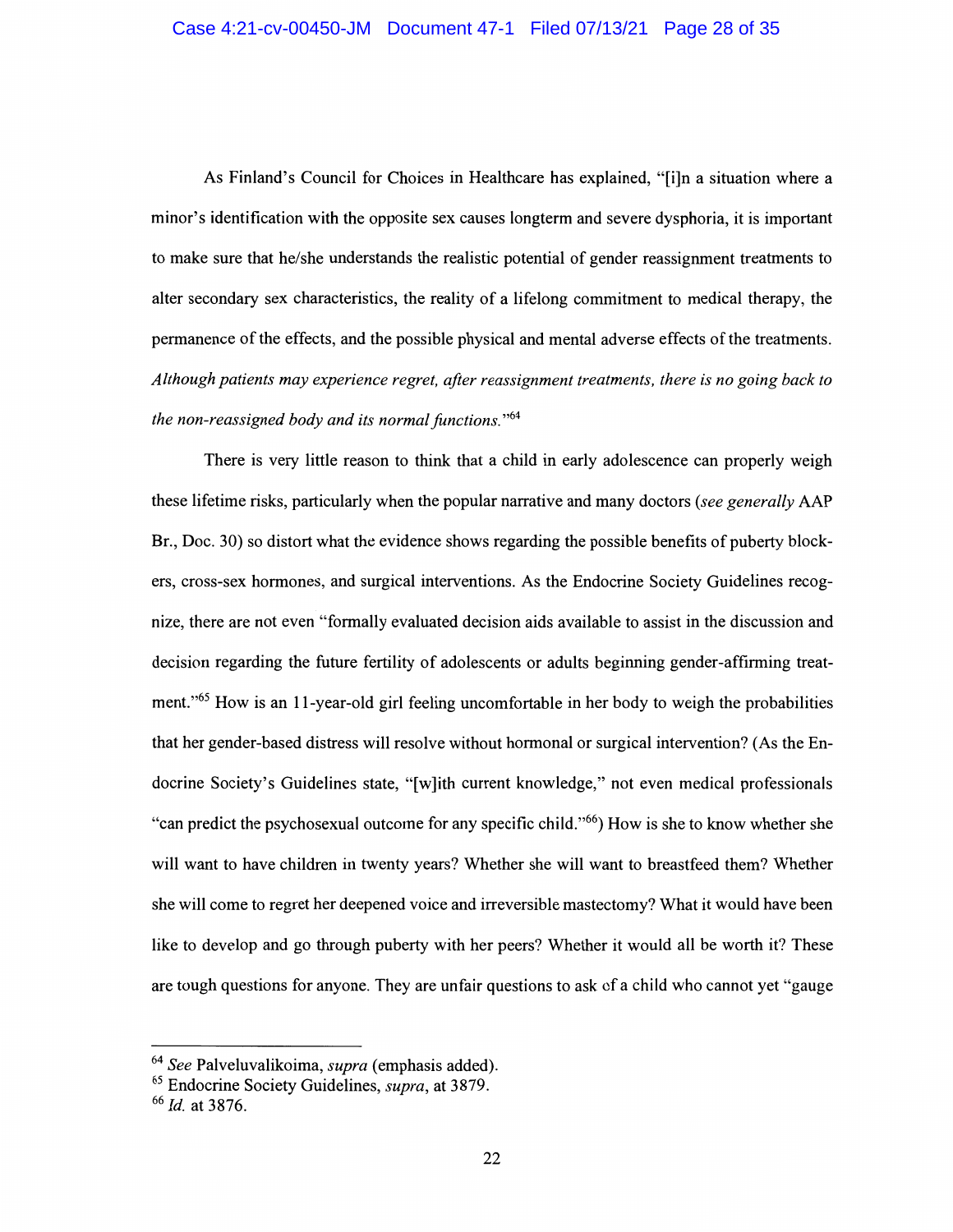risks and benefits in an adult manner" or "envision the future consequences of one's actions." APA Br. at 14; *see also id.* at 20 ("Research has shown that personality traits change significantly during the developmental transition from adolescence to adulthood, and the process of identity-formation typically remains incomplete until at least the early twenties." (footnotes omitted)).

It is little wonder, then, that at least some children who are asked to answer these questions feel betrayed by the adults to whom they turned for help. Because the evidence in this entire field is so poor, no one really knows how many patients come to regret their transition, but the number is not insignificant. And the stories of those who seek to detransition are heartbreaking. Here is a typical one, from one of the claimants in the *Tavistock* case:

It is only until recently that I have started to think about having children and if that is ever a possibility, I have to live with the fact that I will not be able to breastfeed my children. I still do not believe that I have fully processed the surgical procedure that I had to remove my breasts and how major it really was. I made a brash decision as a teenager, ( as a lot of teenagers do) trying to find confidence and happiness, except now the rest of my life will be negatively affected. I cannot reverse any of the physical, mental or legal changes that I went through. Transition was a very temporary, superficial fix for a very complex identity issue.

# *Tavistock*, 2020 EWHC (Admin) 3274, 183.

One of the few studies to look at the needs of detransitioners was published earlier this year.<sup>67</sup> The author surveyed 237 participants who had detransitioned back to their natal gender.<sup>68</sup> Seventy percent of the participants reported that they detransitioned because they "realized that [their] gender dysphoria was related to other issues"; half of them reported that "[t]ransition did not help with [their] dysphoria"; and over a third reported that their "[ d]yspohria resolved itself

<sup>67</sup>*See* Elie Vandenbussche, *Detransition-Related Needs and Support: A Cross-Sectional Online Survey,* JOURNAL OF HOMOSEXUALITY **(Apr.** 30, 2021 ), *available at*  https://doi.org/10.1080/00918369.2021.1919479.

 $68$  The survey included participants who had transitioned both socially and medically (65%) and those who had transitioned only socially (31%). *Id.* at 4. Most of the participants were females in their twenties.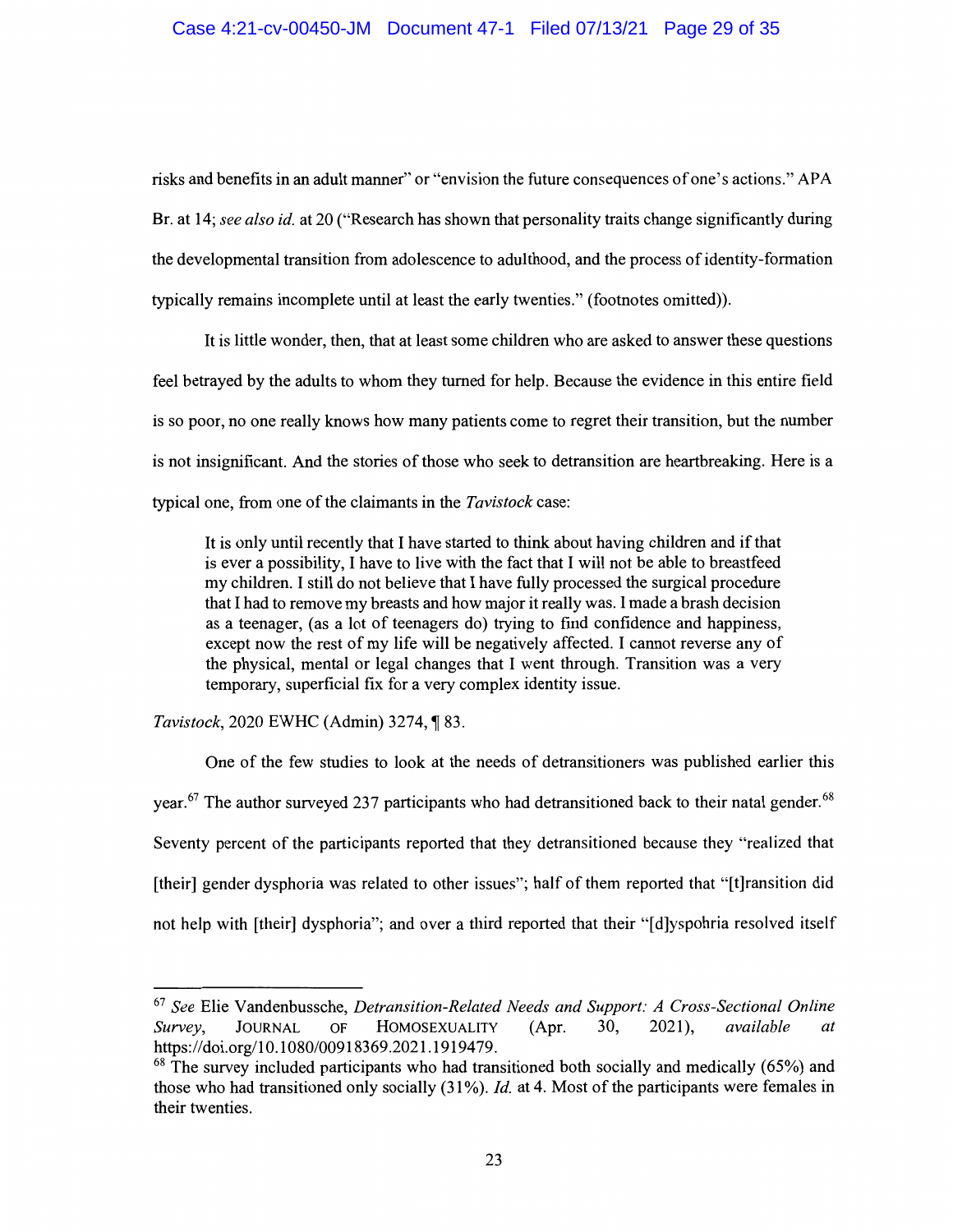over time."69 Notably, only 13% reported that a lack of support from social surroundings contributed to their detransition.<sup>70</sup> "Close to half of the sample (49%) reported a need for receiving accurate information on stopping or changing hormone therapy, and almost a quarter (24%) reported the need for receiving help for complications related to surgeries or hormone therapy."<sup>71</sup> Most participants reported needing help with "learning to cope with feelings of regret."<sup>72</sup>

Plaintiffs and their amici prefer to ignore these stories and needs, promising instead that hormonal and surgical interventions for gender dysphoric youth are medically necessary and safe. Feelings of regret, they seem to contend, are rare. But the reality is that no one really knows what percentage of children who transition come to regret their transition, though (again) we do know that most cases of gender dysphoria in children would have resolved naturally but for medical intervention. With the stakes so high, the harms so great, and the known benefits so paltry, the Arkansas legislature did not have to embrace an experimental path in lieu of the one that has served the medical profession so well for so long: First, do no harm.

# **D. Evidence Does Not Suggest That Suicides Decrease Following Experimental Transition Procedures.**

Plaintiffs and their amici warn that if the Court rules against them, patients in Arkansas will be denied care, "materially heighten [ing] the risk of adverse outcomes, including suicide." AAP Br., Doc. 30 at 9. This case, they threaten, is thus "a matter oflife and death." *Id.; see* Pls. Pl Br., Doc. 12 at 19-20.

The evidence does not support such threats. It is a tragic truth that children suffering from gender dysphoria and other gender-related distress are also more likely to suffer from depression

<sup>69</sup>*Id.* at 6.

<sup>70</sup>*Id.* 

<sup>71</sup>*Id.* at 12.

 $72$  *Id.*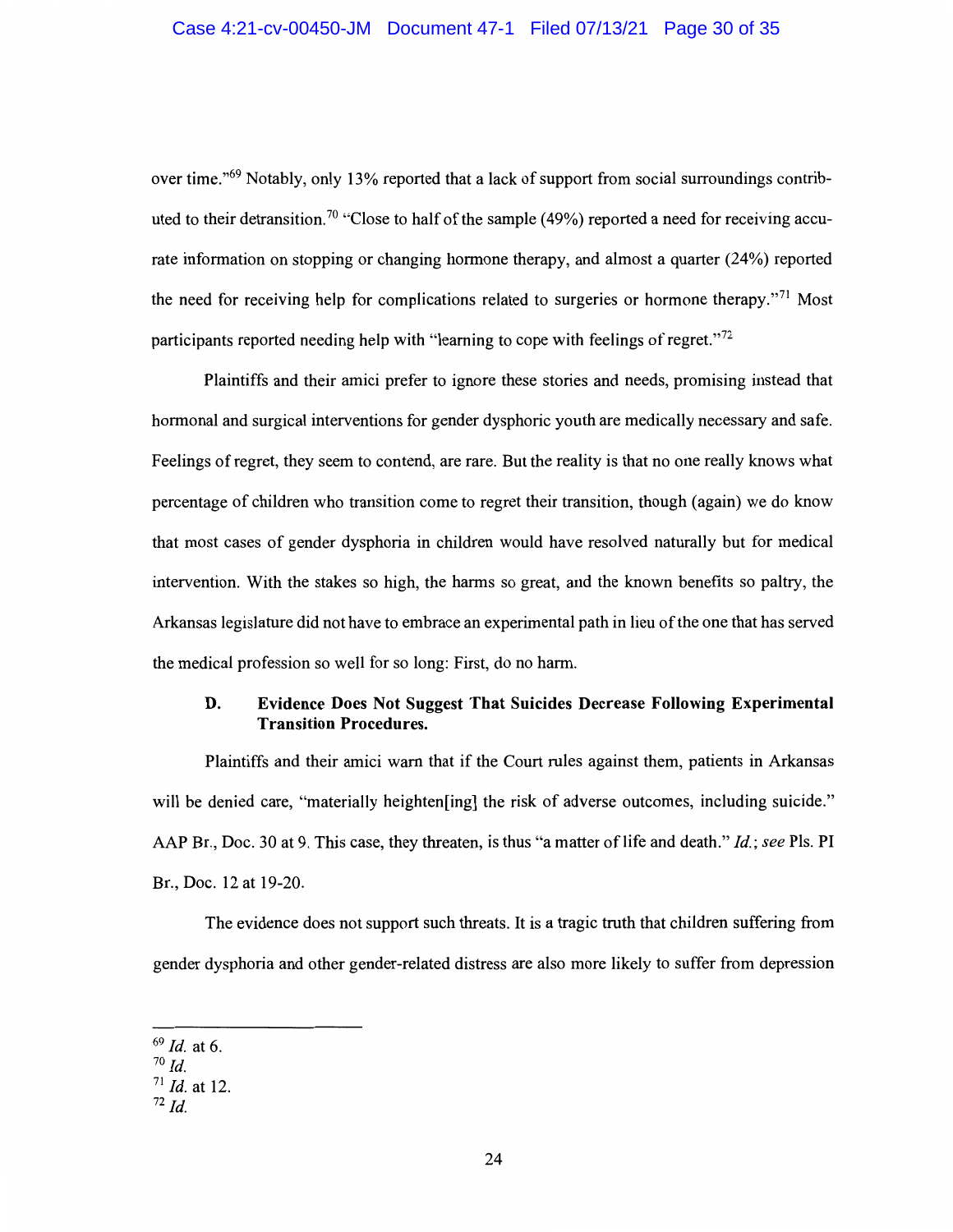#### Case 4:21-cv-00450-JM Document 47-1 Filed 07/13/21 Page 31 of 35

and anxiety and to attempt suicide. But while the impulse to "do something" to help is both understandable and admirable, there is little evidence to suggest that what Plaintiffs want to do will actually help. Instead, it will likely inflict more injury.

The same is true when it comes to mental health. The most comprehensive review available was published last year in the *American Journal of Psychiatry* by Richard Branstrom and John E. Pachankis.<sup>73</sup> It initially reported long-term improvement in mental health that the authors attributed to gender-transition procedures. But after the report was published, over a dozen scientists wrote to the *Journal* to identify serious methodological problems with the study. Among other things, they pointed out that the data actually revealed that "the risk of being hospitalized for a suicide attempt was 2.4 times higher if [patients] *had* undergone gender-corrective surgery than if they had not."<sup>74</sup> This observation, though clinically concerning, turned out not to be statistically significant. But another one was: As the authors of the original review noted in a correction they issued, "individuals diagnosed with gender incongruence who had received gender-affirming surgery were *more likely* to be treated for anxiety disorders compared with individuals diagnosed with gender incongruence who had not received gender-affirming surgery."75 In the end, the *American Journal of Psychiatry* published a correction explaining that the study "demonstrated no advantage

<sup>&</sup>lt;sup>73</sup> Richard Bränström and John E. Pachankis, *Reduction in Mental Health Treatment Utilization Among Transgender Individuals After Gender-affirming Surgeries: A Total Population Study,* 177 AM. J. OF PSYCHIATRY 727 (2020).

<sup>74</sup> Anes Wold, *Gender-Corrective Surgery Promoting Mental Health in Persons With Gender Dysphoria Not Supported by Data Presented in Article,* 177 AM. **J.** PSYCHIATRY 768, 768 (Aug. 2020); *see also* Richard Branstrom and John E. Pachankis, *Toward Rigorous Methodologies for Strengthening Causal Inference in the Association Between Gender-Affirming Care and Transgender Individuals' Mental Health: Response to Letters,* 177 AM. J. PSYCH., No. 8, 772 (Aug. 2020), table 1 (emphasis added).

<sup>75</sup> Branstrom & Pachankis, *Toward Rigorous Methodologies, supra,* at 768 (emphasis added).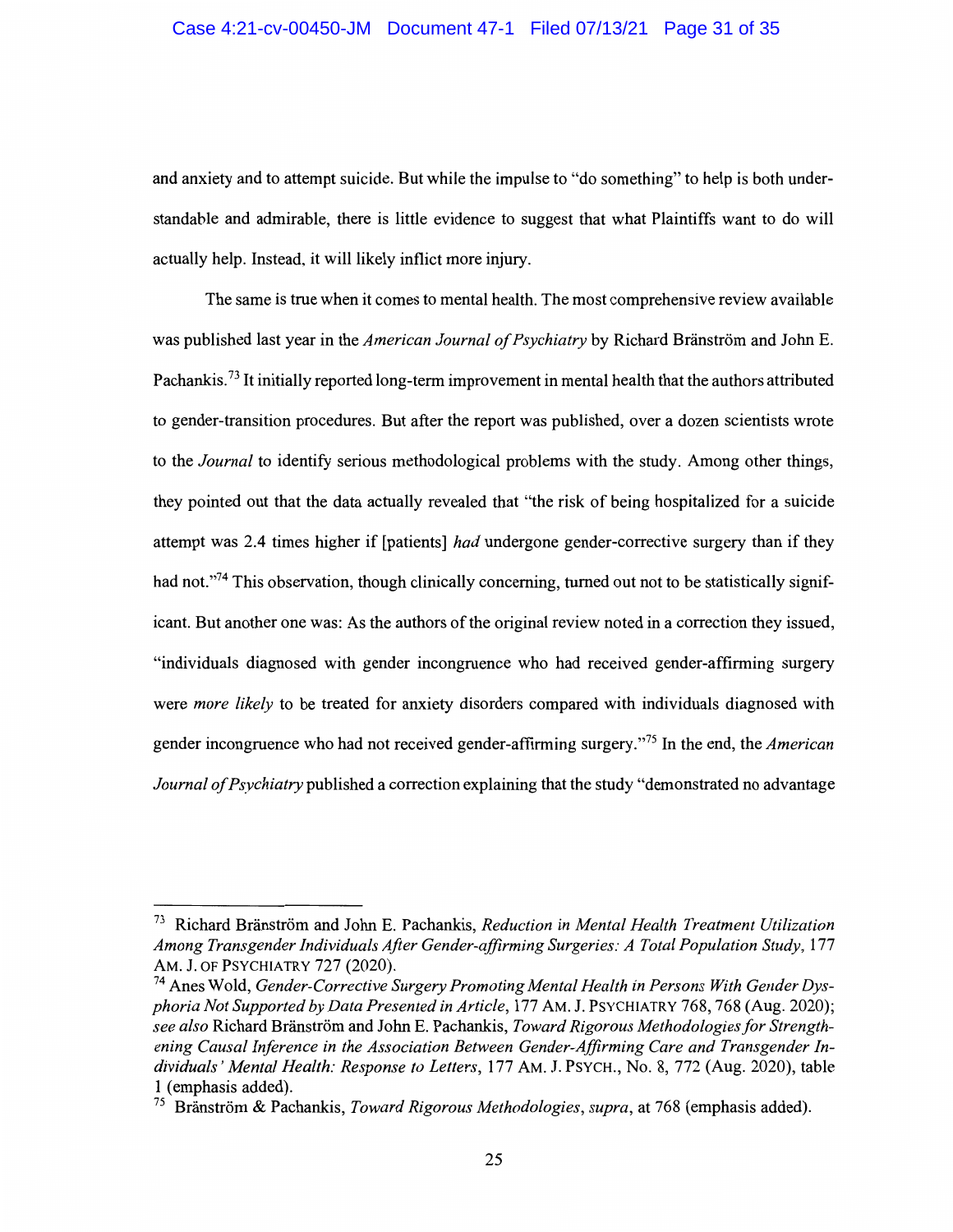of surgery in relation to subsequent mood or anxiety disorder-related health care visits or prescriptions or hospitalizations following suicide attempts."76

Plaintiffs and their amici ignore this study and subsequent correction. Instead, they rely on another one: a review by a team led by Jack Turban that looked at responses from an online survey drawn from trans-affirming websites. *See* AAP's Br., Doc. 30 at 11. By asking participants whether they had ever desired puberty blockers as part of their gender-related care, and comparing those responses with other data concerning lifetime suicidal ideation, the study purported to find an "inverse association between treatment with pubertal suppression during adolescence and lifetime suicidal ideation among transgender adults who ever wanted this treatment."<sup>77</sup> As with the Bränström/Pachankis study, scientists quickly pointed out the flaws in the findings.<sup>78</sup> First, the survey was nonrepresentative, in that it was composed only of respondents recruited online and "excluded those who underwent medical intervention and then subsequently stopped identifying as transgender," and, of course, "those who actually committed suicide."<sup>79</sup> Second, the study "barely acknowledged the fact that adolescents with severe psychological problems would have been less eligible for drug treatment, which counts the association between treatment and suicidal ideation."<sup>80</sup> Third, "73% of respondents who reported having taken puberty blockers ... said they started on them *after* the age of 18 years"—which is not when puberty blockers are prescribed.<sup>81</sup>

<sup>&</sup>lt;sup>76</sup> Correction to Bränström & Pachankis, 177 AM. J. PSYCH, No. 8, 734 (2020).

<sup>77</sup> Jack L. Turban et al., *Pubertal Suppression for Transgender Youth and Risk of Suicidal Ideation,*  145 PEDIATRICS 20191725 (Feb. 2020), *available at* https://pediatrics.aappublications.org/content/145/2/e20191725.

<sup>78</sup>*See, e.g.,* Michael Biggs, *Puberty Blockers and Suicidality in Adolescents Suffering from Gender Dysphoria,* 49 ARCHIVES OF SEXUAL BEHAVIOR 2227-29 (2020), *available at*  https://link.springer.com/article/10.1007/s10508-020-01743-6.

*<sup>19</sup> Id.* 

so *Id.* 

 $81$  *Id.*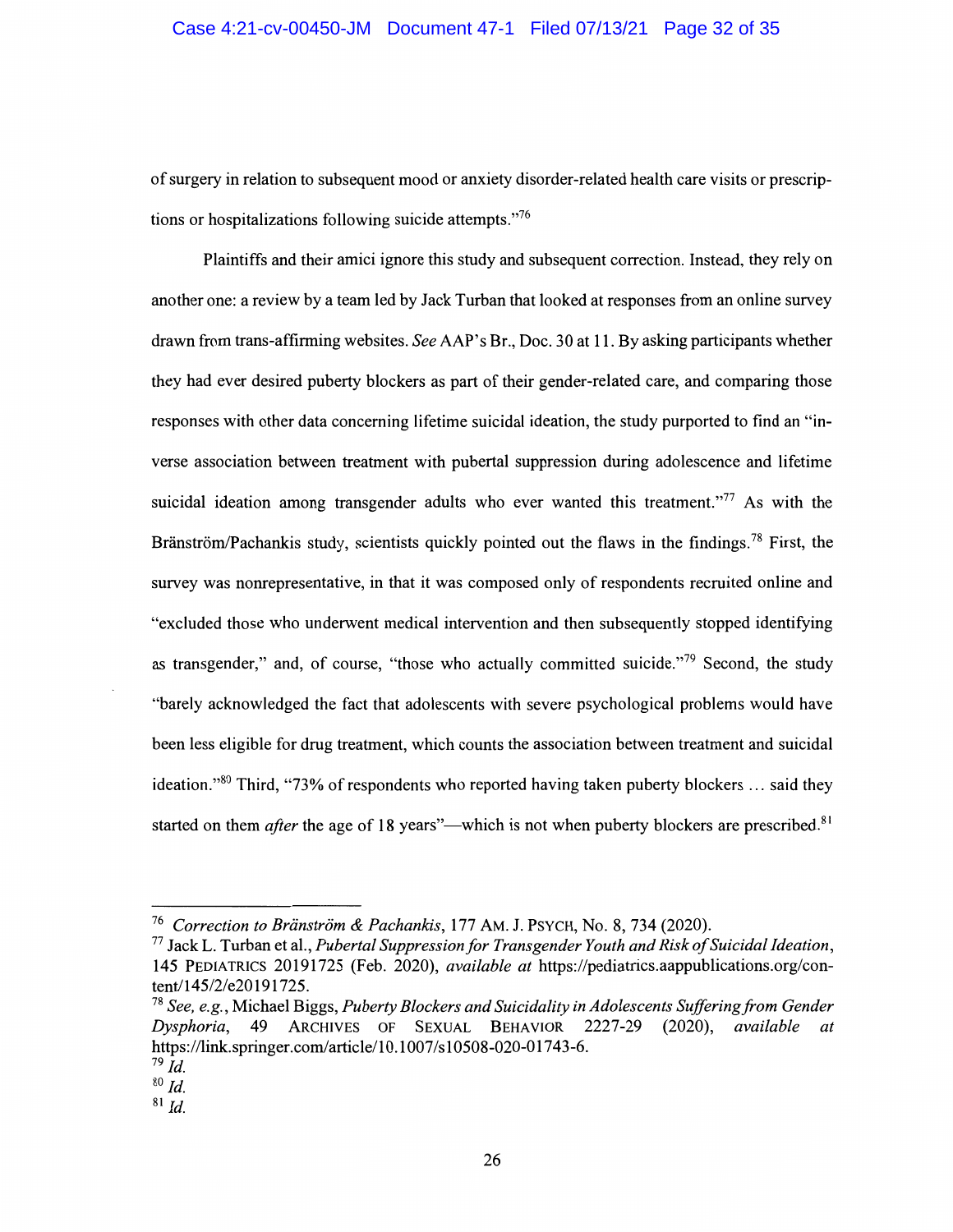Fourth, "[t]he subsample was confined to respondents who were aged under 18 in 1998," which was before puberty blockers were widely used in the United States to treat gender dysphoria; this "[t]aulty periodization means that [the] subsample included older respondents who, in fact, had no opportunity to obtain these drugs and so cannot be used for comparison." $82$  In short, given these flaws, there is very little that can be derived from the Turban study; at best, all that can be said is that it is unclear what the relationship between puberty blockers and future suicidal ideation is.

The fact that psychological outcomes do not seem to be much improved, or suicides much reduced, following gender transition treatment should cause those who care for children to pause and see whether there are more effective ways to help. That is what doctors in the U.K., Finland, and Sweden, for instance, are doing. But Plaintiffs and their amici seem not to care what the data say, wholly ignoring the recent studies poking holes in their preferred narrative, and insisting instead on falsely proclaiming "consensus" among "the medical community." AAP Br., Doc. 30 at 10. The Arkansas legislature need not be and should not be so blindered: The well-being of Arkansas's children hangs in the balance.

\* \* \*

At the end of the day, it was the responsibility of the Arkansas legislature to determine the best way to protect children suffering from gender dysphoria and other forms of gender-related psychological distress. The medical uncertainty in the field does not relieve that responsibility, but only heightens it. *See Gonzales,* 550 U.S. at 163 ("[S]tate and federal legislatures [are given] wide discretion to pass legislation in areas where there is medical and scientific uncertainty."). And based on the evidence, the legislature determined that the use of puberty blockers, cross-sex hor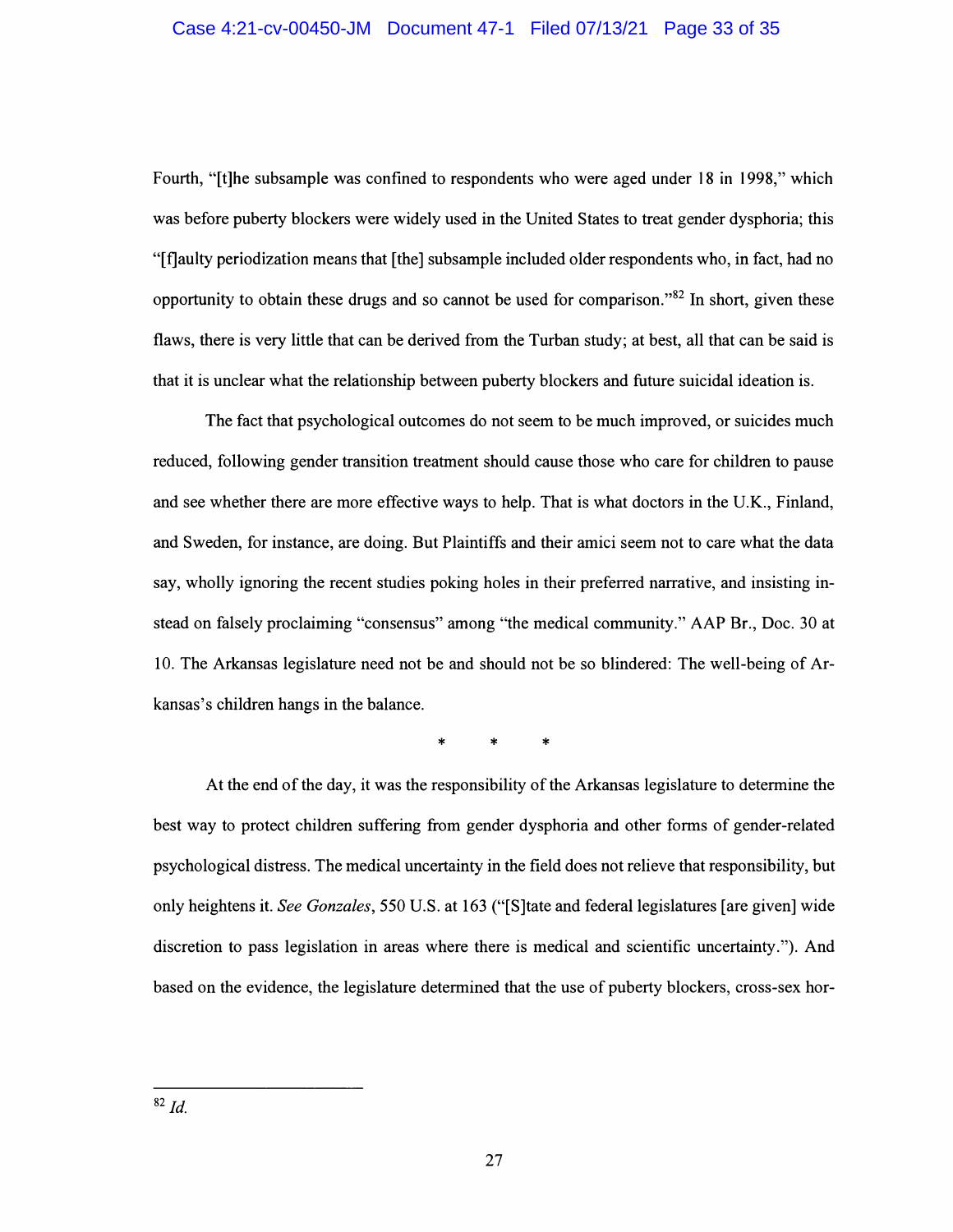mones, and surgical interventions are still experimental in nature and that the risks of such procedures outweigh their benefits. That determination does not discriminate against children suffering from gender dysphoria, but seeks to protect them. This Court should defer to the legislature's constitutional determination.

## **CONCLUSION**

The Court should deny Plaintiffs' motion for a preliminary injunction.

Dated: July 13, 2021

STEVE MARSHALL *Attorney General of Alabama* 

Edmund G. LaCour Jr. *(pro hac vice* forthcoming) *Solicitor General* 

A. Barrett Bowdre *(pro hac vice* forthcoming) *Deputy Solicitor General* 

STATE OF ALABAMA OFFICE OF THE ATTORNEY GENERAL 501 Washington Ave. Montgomery, AL 36130 Telephone: (334) 242-7300 Edmund.LaCour@AlabamaAG.gov Barrett.Bowdre@AlabamaAG.gov

David Hogue, Ark. Bar No. 98024 HOGUE LEGAL SERVICES 575 B Harkrider Street Conway, AR 72032 Telephone: (501) 514-0332 dh@hoguelegalservices.com

Respectfully submitted,

*Additional counsel for amici curiae listed on next page*